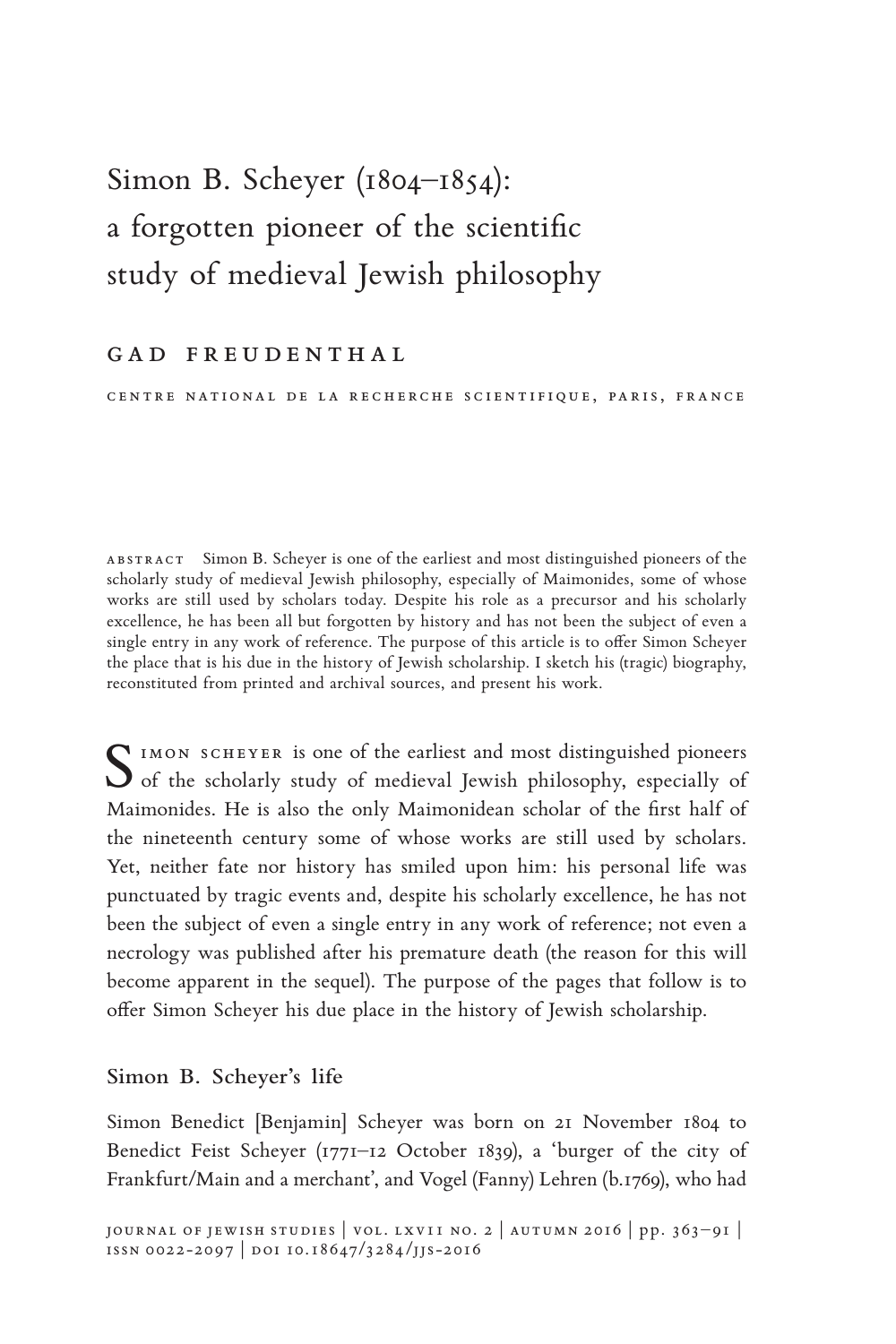married on 7 July 1799. The couple had five children: Jacob (10 June 1802– 25 January 1812); Simon; Solomon Benedikt (b.29 December 1805, d.1880); Sara (b.12 September 1807); Fanny (b.22 September 1808).**<sup>1</sup>** The Scheyers (whose name was also spelt 'Scheuer' or 'Scheier') were an established family, who had resided in Frankfurt since the sixteenth century.**<sup>2</sup>**

On 5 November 1827 Simon Scheyer matriculated in philosophy at the University of Giessen, where he studied for four semesters (winter semester 1827/28 to summer semester 1829, inclusive).**<sup>3</sup>** He then moved to the University of Bonn, where he matriculated on 27 February 1830 in philology and philosophy;<sup>4</sup> he remained there until summer semester 1832. The newly

In searching for traces of Simon B. Scheyer's short life I was fortunate to get much support and encouragement from colleagues and archivists who willingly devoted their time and expertise to this project. I am much indebted to Dr Rolf Hofmann, who supplied crucial information and took the initiative for further research; he also transcribed archival documents written in Old German script. For her invaluable help with information on Scheyer's biography I am very grateful to Ms Maike Strobel of the Judaica Department of the Frankfurt University Library. Ms Strobel also directed me to the archival judicial documents concerning Simon and Peppi Scheyer held at the Institut für Stadtgeschichte, Frankfurt am Main (ISG) and preserved in three files: for 1851, no. 336 (Scheyer, Simon); for 1852, no. 347 (Scheyer, Peppi, née Gunzenhäuser); for 1854, no. 335 (Scheyer, Simon). They concern judicial procedures – legalization of Simon and Peppi Scheyer's 'illegal' marriage (see n. 21 and nearby) and the estate settlements of both – and contributed valuable biographical details. Many thanks as well to the director of the Judaica Department of the library, Dr Rachel Heuberger, for her kind and expert assistance. I am grateful to the following archivists who searched after material on S. Scheyer in their archives: Dr Roland Müller, director, municipal archives of Stuttgart, and Ms Elke Machon of the same archive; Dr Eva-Marie Felschow, Justus-Liebig-Universität Gießen; Ms Rebecca Bender, University of Bonn; and Ms Inka Arroyo Antezana, The Central Archives for the History of the Jewish People, Jerusalem. Last but certainly not least, I am happy to give thanks to my colleagues and friends Margret Frenz, George Y. Kohler and Carsten Wilke for their interest and very helpful hints. All translations from German and Hebrew are my own.

Institut für Stadtgeschichte Frankfurt am Main (hereafter ISG), 1851–336 and 1854–335. Simon Scheyer's date of birth is confirmed by a document preserved in the Central Archives for the History of the Jewish People (CAHJP), Jerusalem (shelf number D/Fr3/225–531); I am obliged to Ms Inka Arroyo Antezana of the German Department of CAHJP for her help with this document. Simon Scheyer's brother Solomon settled in England as a tradesman, where his death in 1880 is recorded in: https://familysearch.org/ark:/61903/1:1:2JZF-HW1 (accessed 31 October 2015).

2. A. Dietz, *Stammbuch der Frankfurter Juden: Geschichtliche Mitteilungen über die Frankfurter jüdischen Familien von 1349–1849; nebst einem Plane der Judengasse* (Frankfurt, 1907), pp. 254–7, esp. p. 255.

3. F. Kössler, *Register zu den Matrikeln und Inscriptionsbüchern der Universität Giessen WS 1807/08-WS 1850* (Giessen, 1976), p. 166.

4. See University of Bonn, 'Jüdische Studierende in Bonn 1818–1918', at: www3.uni-bonn.de/ einrichtungen/universitaetsverwaltung/organisationsplan/archiv/universitaetsgeschichte/ juedische-studierende-s (accessed 7 January 2015). Scheyer's name appears in the following issues of the *Verzeichniss der Studierenden auf der Rheinischen Friedrichs-Wilhelms-Universität zu Bonn* (in parentheses I note his address as indicated): winter semester 1829/30 (609 Sandkoule); summer semester 1830

<sup>1.</sup> Abbreviations:

*AZJ*= *Allgemeine Zeitung des Judenthums*

ISG= Institut für Stadtgeschichte Frankfurt am Main (reference given by year, followed by file number).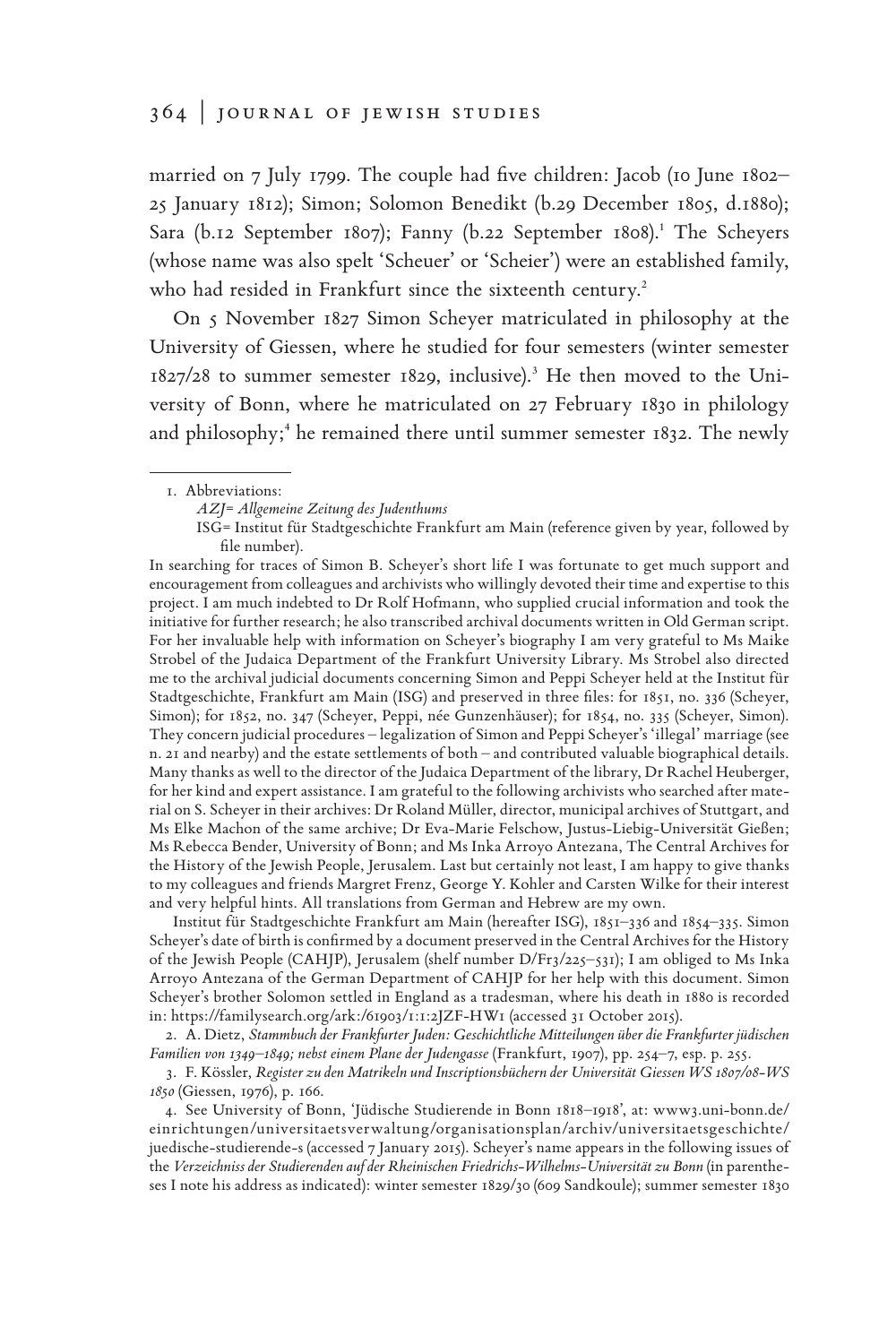founded University of Bonn (1818) was then an avant-garde modern institution, destined to bring 'culture' to a backwater region, and it drew some great minds, conscious of their vocation.**<sup>5</sup>** The noted Orientalist Georg Freytag (1788–1861), in particular, attracted a number of Jewish students of theology, including Scheyer and some like-minded Jewish friends (of whom more below). However, these young students, mostly future rabbis, also visited lectures by other illustrious Bonn scholars: the historian of Antiquity Barthold Georg Niebuhr (1776–1831); the historian Karl Dietrich Huellmann (1765–1846); the famous poet and translator August Wilhelm Schlegel (1767–1845); and the philologist and philosopher Christian August Brandis (1790–1867).**<sup>6</sup>**

During this period Simon Scheyer was part of a small group of Jewish students who met regularly to practise their preaching skills and, more generally, engage in intellectual exchanges. The story of this group is known mainly from the diary of Abraham Geiger (1810–1874), the future creator of the German Reform movement. He recalls that in late 1829 he and several other Jewish students, who shared a feeling of isolation, decided to establish a 'speakers' association' (*Rednerverein*) to practise preaching. The association's first nucleus included five individuals: Geiger himself, Salomon Raphael Hirsch (1808–1888), Lion Ullmann (1804–1843),**<sup>7</sup>** Moses Hess**<sup>8</sup>** and Scheyer. Their small 'club', which met for the first time on 6 December 1829, was later

<sup>(528</sup> Sandkoule); winter semester 1830/31 (528 Sandkoule); summer semester 1831 (966 Belderberg); winter semester 1831/32 (966 Belderberg); summer semester 1832 (819 Judengasse). In the following semester Scheyer is no longer matriculated in Bonn.

<sup>5.</sup> M. Richarz, *Der Eintritt der Juden in die akademischen Berufe*. *Jüdische Studenten und Akademiker in Deutschland 1678-1848* (Tübingen: J.C.B. Mohr [Paul Siebeck], 1974), pp. 91, 106–7.

<sup>6.</sup> See [Anon.], 'Notizen über einige gegenwärtige isr. Rabbinern und Gelehrte', *Israelitische Annalen* 19 (8 May 1840), pp. 166–7 (I am grateful to Carsten Wilke for this reference).

<sup>7.</sup> C.L. Wilke, *Die Rabbiner der Emanzipationszeit in den deutschen, böhmischen und großpolnischen Ländern 1781–1871* (Munich: K.B. Saur, 2004), pp. 867–8. The 'club' and its members are also briefly described in the necrology for Ullmann published in *Der Orient* 42 (17 October 1843), pp. 332–3.

<sup>8.</sup> This of course is not the famous Bonn-born socialist leader Moses Hess (1812–1875), who entered the University of Bonn a few years later (1835). Not much is known about this 'second' Moses Hess. After leaving the University he lived in Trier, where he was a candidate for the rabbinate, but apparently never became one (his name does not appear in Wilke, *Rabbiner*). He held a number of successful sermons, including the first sermon held in German in Trier (4 July 1840); apparently inner-community tensions prevented his appointment as a rabbi. See *Allgemeine Zeitung des Judenthums* (hereafter *AZJ*) 4:26 (27 June 1840), p. 373; 4:32 (8 August 1840), p. 465. Hess published a few short articles in learned periodicals (e.g. in *Sulamith* 1834; *Der Orient* 1840, 1841, 1843).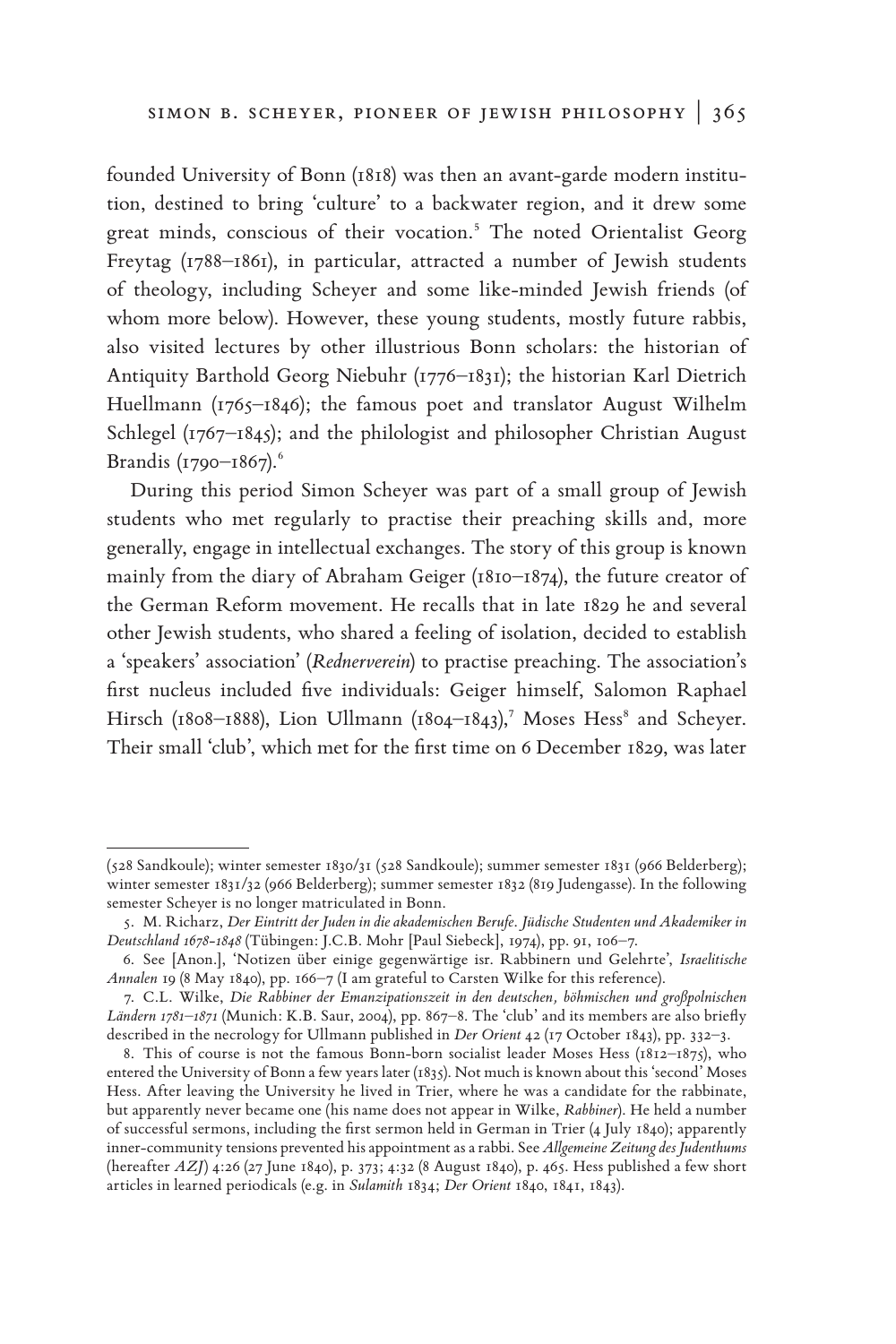joined by Jakob Frensdorff (1792–1861)**<sup>9</sup>** and Abraham Rosenfeld (1806–1867),**<sup>10</sup>** and possibly by others.**<sup>11</sup>**

Geiger and Scheyer were acquainted before they came to Bonn. Both were born in Frankfurt, from where they went together to Bonn in October 1829.**12** In his diary Geiger jotted down a few observations (mostly unflattering) about his fellow students, including Scheyer. Writing about the latter's hesitations concerning his spiritual engagement, Geiger writes that the example of Scheyer (six years his senior) had a deterring effect on him: 'the example of an acquaintance, Simon Scheyer, who leaped from rigid orthodoxy to unbelief, was a warning example for me.' **<sup>13</sup>** Nevertheless, when in Bonn and feeling isolated, Geiger found a partner in Scheyer for helpful discussions on theological matters. He writes that, despite his wavering, Scheyer remained a 'theologian' (probably meaning that he remained interested in questions of Jewish theology) and that 'despite a few jealousies and disputes' their 'acquaintanceship' continued (Geiger consistently calls Scheyer an 'acquaintance' (*Bekannter*), not a 'friend').**14** The two also studied non-Jewish philosophical works together, for instance *Hauptpunkte der Logik*  by Johann Friedrich Herbart (1808).**15** Commenting on what he thinks each of his fellow students might be able to accomplish within Judaism, Geiger writes of Scheyer that the latter's 'convictions' (*Gesinnung*) are 'fairly good', but that he is unable to inspire his listeners (presumably because of his intellectualism and/or rhetorical shortcomings).**<sup>16</sup>**

Scheyer left the university at the end of the summer semester 1832, presumably going back to Frankfurt. At that point he seems to have been

14. Geiger, *Nachgelassene Schriften*, vol. 5, p. 18.

15. Ibid., vol. 5, pp. 24, 44.

<sup>9.</sup> Wilke, *Rabbiner*, p. 334.

<sup>10.</sup> Ibid., p. 750.

<sup>11.</sup> [Anon.], 'Notizen', mentions a few more names. On the context of this and similar clubs, see C. Wilke, *'Den Talmud und den Kant'*. *Rabbinerausbildung an der Schwelle der Moderne* (Hildesheim: Olms, 2003), pp. 430–31.

<sup>12.</sup> A. Geiger, *Nachgelassene Schriften* (ed. Ludwig Geiger; Berlin, 1878) (= *Abraham Geiger's Leben in Briefen* [Berlin 1878]), vol. 5, p. 17.

<sup>13.</sup> Geiger, *Nachgelassene Schriften*, vol. 5, p. 17. Whether or not Scheyer remained a believer, he seems to have to lived as an observant Jew: in 1838 a traditionalist author refers to him as *torani* (an adjective which implies commitment to traditional Judaism); see *Die Proverbien Salomos, mit Benutzung älterer und neuerer Manuscripte*, ed. L[ipmann] H[irsch] Lowenstein (in Hebrew; Frankfurt am Main: 'Auf Kosten des Verfassers', 1838), p. 121 n. 2.

<sup>16.</sup> Ibid., vol. 5, p. 27. See also G.Y. Kohler, *Reading Maimonides' Philosophy in 19th Century Germany: The Guide to Religious Reform* (Amsterdam Studies in Jewish Philosophy 15; Berlin: Springer, 2012), pp. 51–2.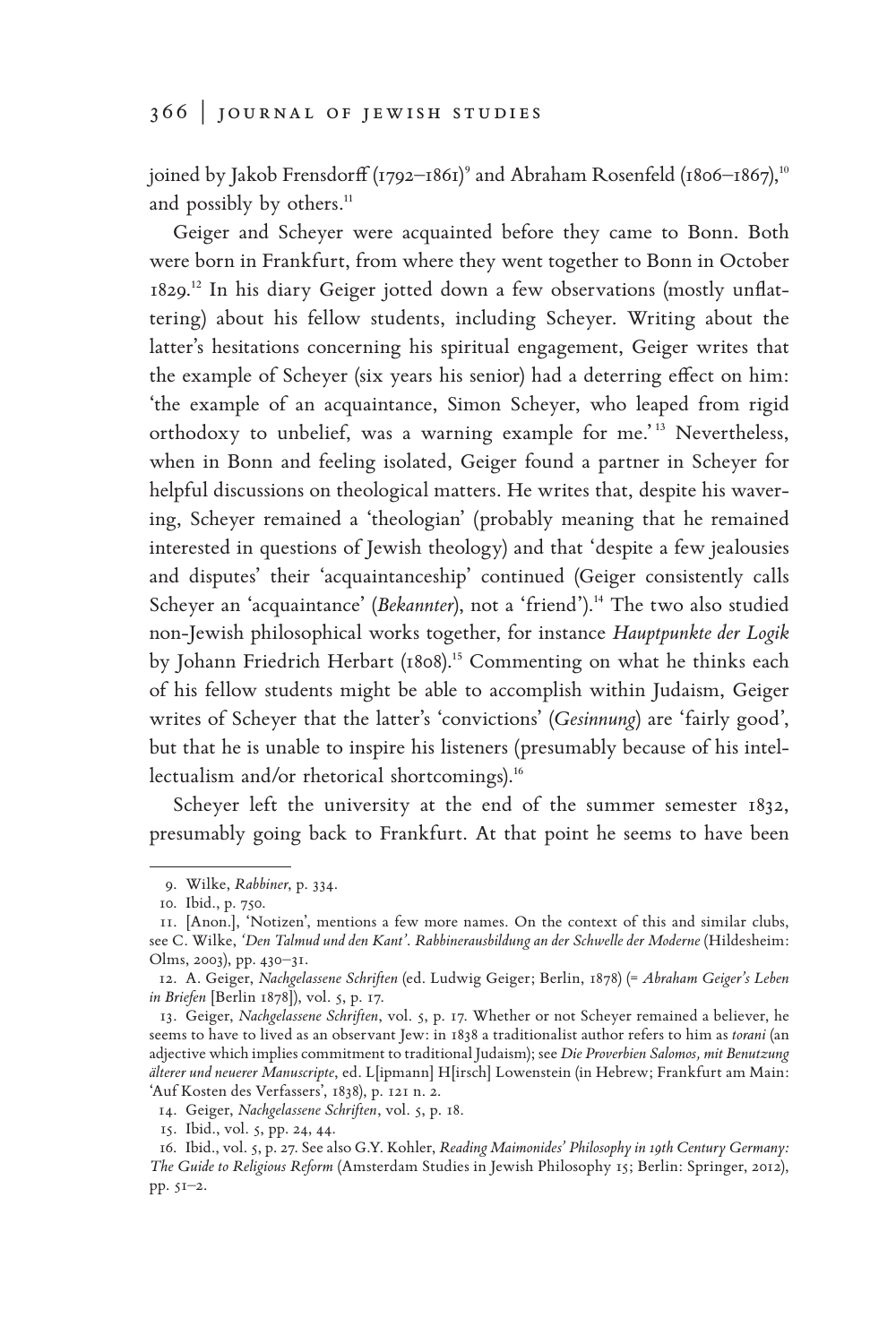considering his future. A letter to him (dated 12 November 1832) by the Jena professor of philosophy Ernst Christian Gottlieb Reinhold (1793–1855) is preserved, from which we understand that Scheyer had written to him for advice about his readings and his prospects (reprinted in the Appendix).**<sup>17</sup>** Perhaps to 'legitimize' himself in the professor's eyes, Scheyer raised some queries concerning obscurities in Reinhold's works. Reinhold replied by remarking on Scheyer's 'passion' for philosophical research but refused to engage in a discussion in writing, suggesting instead that Scheyer spend some time in Jena to engage in a face-to-face conversation. He also gives Scheyer some advice concerning recommended readings. The question of Scheyer's future is also evoked: 'should you feel the inner vocation to devote your life entirely to philosophy, this can only be accomplished by taking an academic career.' Reinhold must have been aware that this 'career' would be open to Scheyer only if he decided to be baptized. Reinhold probably thought that Scheyer could follow in the footsteps of Bernhardt Wolff (1799–1851), a converted Jew and prestigious *littérateur* who had been appointed professor at the University of Jena in 1829.**18** Whether or not Scheyer ever went to Jena is uncertain.

In autumn 1833 Scheyer re-contacted his old alma mater, and on 26 October 1833 the University of Giessen awarded him a doctorate *in absentia* and without the submission of a doctoral dissertation.**19** In all his future publications, Scheyer's name was henceforth preceded by the title 'Dr.' So far as I could make out, Scheyer never sought to become a rabbi.

On 24 July 1839, the 35-year-old Simon Scheyer, 'doctor of philosophy and burger of the city of Frankfurt/Main', married Jepi (Peppi or Pepi) Gunzenhäuser (Gunsenhäuser) from Offenbach (born in Bayreuth, Kingdom of Bavaria, in 1819).**20** The wedding took place in Bockenheim, but was

<sup>17.</sup> Staatsbibliothek zu Berlin – Preußischer Kulturbesitz, Sig. Autogr.: Reinhold, Ernst 1. The SBB also hold another letter to Scheyer, by Carl von Rotteck (1775–1840), dated Freiburg, 18 November 1834 (Sig. Darmstaedter 2f 1813: Rotteck, Karl Wenzeslaus Rodecker von; 16–17), but it merely concerns some typos in one of von Rotteck's books that Scheyer brought to the author's attention; probably the misprints were a pretext to contact Rotteck.

<sup>18.</sup> See E. Schröder, 'Wolff, Bernhard', in *Allgemeine Deutsche Biographie*, vol. 44 (1898), pp. 9–12; online at http://de.wikisource.org/w/index.php?title=ADB:Wolff,\_Bernhard\_(Improvisator)&oldid=2084934 (accessed 31 October 2015).

<sup>19.</sup> F. Kössler, *Verzeichnis der Doktorpromotionen an der Universität Giessen von 1801–1884* (Giessen, 1970), p. 88. I am very grateful to Ms Eva-Marie Felschow of the university archive at Giessen for having advised me that no further information on Scheyer's doctorate exists.

<sup>20.</sup> ISG, 1854–335.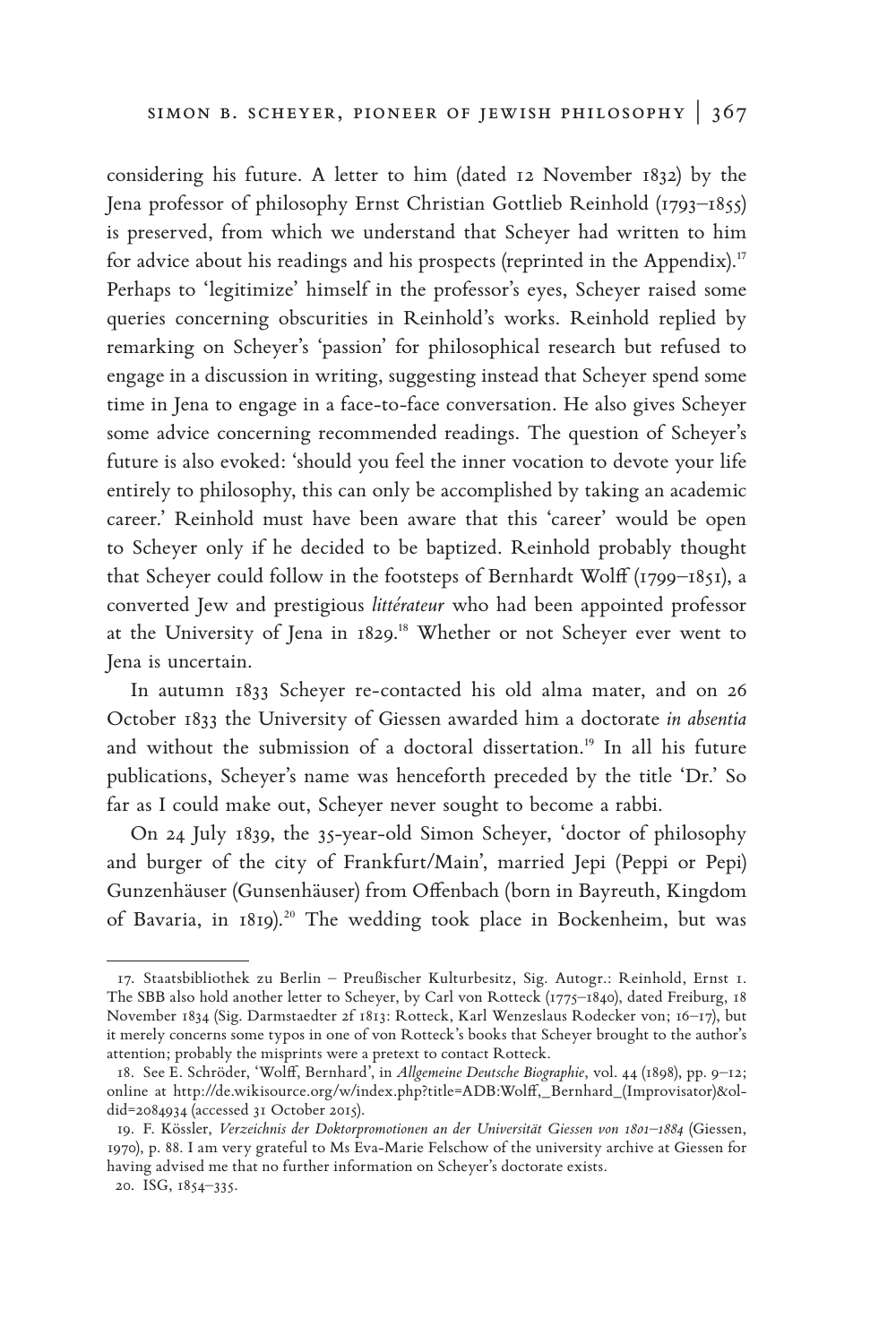legally invalid, because the required prior authorization of the High Senate of Frankfurt had not been solicited; consequently the marriage was not officially recognized, creating many legal problems after Peppi Scheyer's and Simon Scheyer's deaths.**21** The couple lived in Frankfurt, Simon Scheyer's hometown: the prefaces to his works were all signed there and his address is indicated as Frankfurt in two lists of subscribers to books.**22** The couple had two sons, both of whom died in their infancy: Ferdinand (24 April 1840–2 December 1842) and Bertrand (1 January 1844–28 August 1844).**23** Their mother, Peppi, died on 21 January 1849, aged 30. Soon after her death, on 14 May 1850, Scheyer travelled to London: he sailed from Ostend to Dover, arriving on 15 May. The immigration officer noted his profession as 'gentleman' (see Figure 1).**<sup>24</sup>** After staying in London for three or four years,**25** he returned to Germany, now to Stuttgart, where he took his life on 21 May 1854 (more details below). So far as I could make out no necrology was published after Scheyer's death, most probably due to the disapproval of suicide in Judaism (and in the other contemporary religions).**26** Scheyer's suicide at the age of 49 and the absence of a necrology might be the reason for his life history to fall into oblivion quickly, despite the continued appreciation of some of his works.

No evidence surfaced as to eventual sources of income. Possibly, Scheyer had inherited some wealth, allowing him to live as a rentier.**27** Thus in 1850

<sup>21.</sup> Information from the three ISG files. See also https://familysearch.org/pal:/MM9.1.1/NZH7- XV1 (accessed 5 January 2015).

<sup>22.</sup> Of Leopold Dukes, *Zur Kenntnis der neuhebräischen religiösen Poesie* (Frankfurt, 1842) (unnumbered pages at the beginning of the volume); *Talmud Babli, Tractate Berakhot* (ed. E.M. Pinner; Berlin, 1842).

<sup>23.</sup> ISG, 1851–336.

<sup>24.</sup> 'England, Alien Arrivals, 1810–1811, 1826–1869'. Documents available at http://interactive. ancestry.com (accessed 30 January 2015). Intriguingly, the 'List of Passengers' notes that Scheyer travelled with two other family members, who are not named.

<sup>25.</sup> The *Staats- und Adress-Handbuch der Freien Stadt Frankfurt* for 1852 (Zweiter Theil: Adress-Handbuch. Siebente Auflage, p. 270) indicates for 'Scheyer, Simon Benedict. *Dr. phil. Literatus*' the address: 'in England'. In 1854 we already find him in Stuttgart (see below).

<sup>26.</sup> Not only Jewish but also Christian theologians condemned suicide and often denied a burial to those who took their own lives. (I am indebted to Margret Frenz for drawing my attention to this point.) As late as 1964, the authoritative Catholic *Lexikon für Theologie und Kirche* (Freiburg: Herder, 1964), vol. 9, col. 628, indicated: 'Die Kirche verweigert dem überlegten Selbstmörder ihr Begräbnis, gewährt es aber bei unbehebbarem Zweifel an seiner Zurechnungsfähigkeit' (The Church denies its burial to anyone who calculatedly commits suicide, but grants it in cases in which there exist unshakable doubts concerning his accountability.)

<sup>27.</sup> The sixteenth-century Scheyers were very wealthy, and some of the wealth may have reached Simon Scheyer; Simon Scheyer's father, Benedikt Feist Scheyer, owned a business of 'Manufakturwaren' in Frankfurt, which still existed in 1849; see Dietz, *Stammbuch der Frankfurter Juden*, pp. 254–5, 257.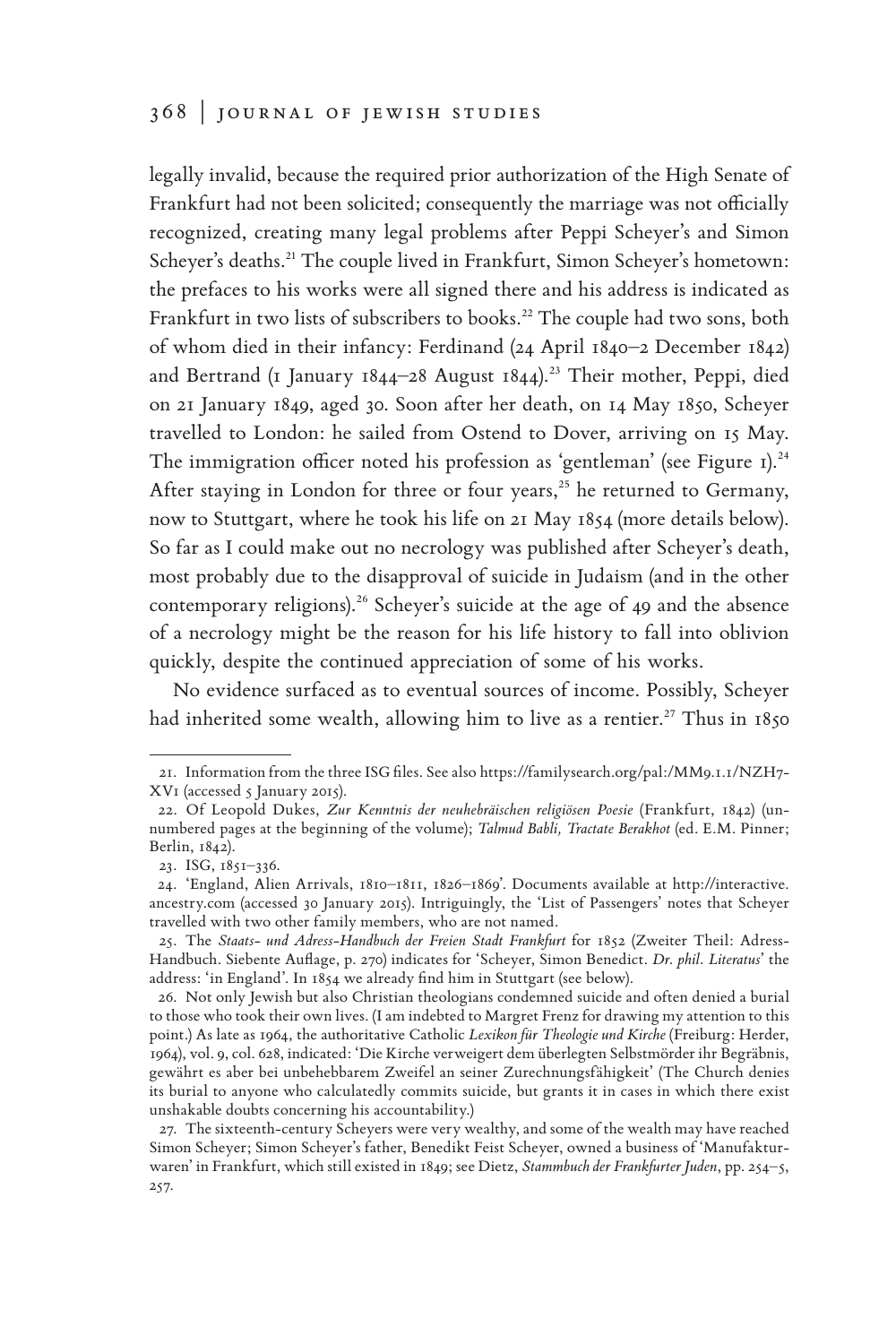he purchased the second half of a house in Frankfurt, the first half of which he already owned.**28** His secure economic situation seems to be confirmed by the fact that, as just noted, when he arrived in England in 1850 his profession was registered as a 'gentleman'.**29** However, when Simon Scheyer died in 1854, he had many debts, and his creditors could be paid back only with difficulty;<sup>30</sup> nor were the possessions he left behind in his house in Frankfurt very valuable.**31** Although Scheyer does not seem to have worked for his living, he nonetheless seems not to have been a very wealthy person.

# **First articles on spiritual issues and the translation of Maimonides'** *The Guide of the perplexed***, Part III (1834–38)**

Let us now consider Scheyer's scholarly work in chronological order. Immediately after his return from university to his hometown, Scheyer published two articles in the periodical *Sulamith*, a Mendelssohnian journal whose subtitle describes its goal: *Zeitschrift zur Beförderung der Kultur und Humanität unter den Israeliten* (Journal for the promotion of culture and humanism among Israelites). In 1834, Scheyer sent the editor of *Sulamith* a book review (unsolicited) of the German translation of the Pentateuch published in 1831 by the Reform scholar Joseph Johlson (1777–1851).**32** Scheyer praises Johlson for the aims he set himself in his translation: to respect the Hebrew Masoretic text and reflect its every detail in a translation that would both be painstakingly precise and communicate the beauty of the original. He thinks that while Mendelssohn's translation was satisfactory for its time, Johlson's sets higher standards of translation. As we will see immediately, Scheyer's insistence on following the Masoretic text without any emendation is grounded in his view that one's being a Jew consists of a commitment to the divine origin of the received Pentateuch text. This is also the reason why the precision of

<sup>28.</sup> ISG, 1851–336. The house was located on Bornheimer Strasse 20 (later renumbered 9). The sale was completed only in 1851, when Scheyer was in London, by means of a power of attorney.

<sup>29.</sup> In the mid-nineteenth century, the term 'gentleman' was used to denote 'a man of good social position, especially one of wealth and leisure' (*OED*).

<sup>30.</sup> ISG, 1854–335.

<sup>31.</sup> ISG, 1854–335. In addition to 300 books, a globe, a rifle, a violin, two beds, a number of chairs and other household objects.

<sup>32.</sup> 'Recension über Die Fünf Bücher Moses, Nach dem masoretischen Texte worttreu übersetzt, mit Anmerkungen. Von J. Johlson. Frankf. a. M. 1831, in der Andreäischen Buchhandlung', *Sulamith* 8:1 (1834), pp. 51–8, 116–21, 184–91.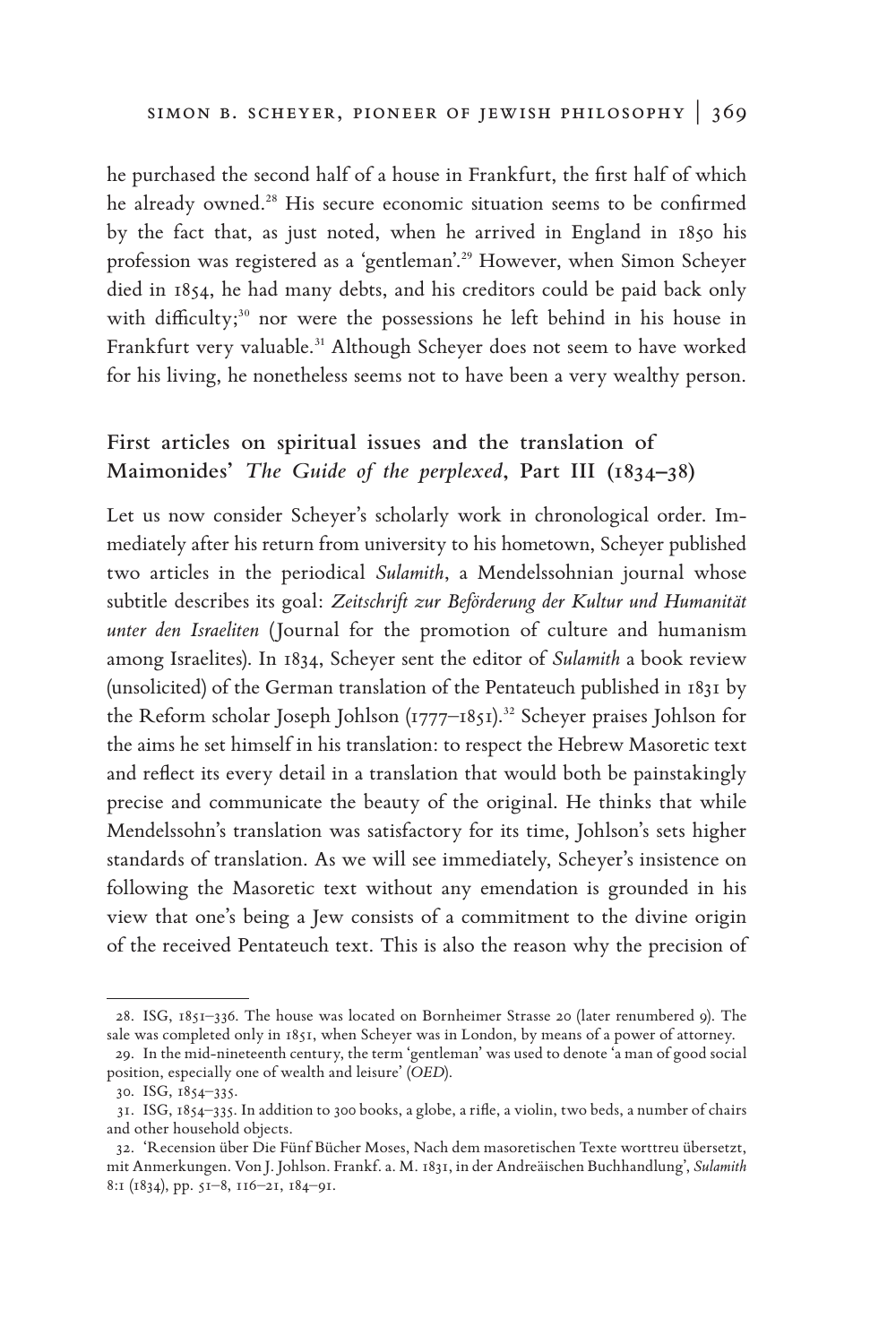the translation mattered most to him. Scheyer articulated this view in a short article in the same year in which he took issue with an article by M. Freistadt (1810–1870) which deals with the question as to whether being a Jew implies a commitment to 'dogmas'.**33** Here, Scheyer argues that Judaism requires solely the commitment to the view that Moses' Law is of divine origin.**<sup>34</sup>** Both publications indicate Scheyer's keen interest and participation in the spiritual-ideological controversies that were hotly debated in contemporary Judaism. His future work would follow similar goals.

In 1838, Scheyer published a German translation of Maimonides' *Guide*, Part III.**35** This translation had been announced already in June 1837 and a call for subscriptions (at 2 thalers) launched.**36** The great originality of this translation lies in the fact that, although it was based on Samuel Ibn Tibbon's Hebrew translation, it also drew on the original Arabic text of Maimonides' work; the Leiden University Library had put two Arabic manuscripts of the *Guide* at Scheyer's disposal.**37** The Arabic text allowed Scheyer to correct corruptions of, or obscurities in, the received text of the Hebrew translation. In addition to the German title page, the book has one in Hebrew script, which indicates the Arabic name *Dalālat al-ḥa'irin* side by side with the traditional Hebrew title *Moreh nevukim*. In his foreword, Scheyer insists on the importance of drawing on the original Arabic version of the *Guide* for a proper understanding of the text. *En passant*, he harshly criticized the first part of Jacob Raphael Fürstenthal's (1781–1855) German translation of the *Guide* – based solely on the Hebrew version – that had just been published. (The literary feud that ensued is discussed below.) Scheyer sent a copy of his translation to the founder of the 'Wissenschaft des Judentums' movement,

<sup>33.</sup> [Moritz] Freistadt, 'Haben die Juden Glaubensartikel oder nicht?', *Sulamith* 8:1 (1834), pp. 15–19. On Moritz Freystadt (as the name is usually written), see G.Y. Kohler, *Der jüdische Messianismus im Zeitalter der Emanzipation* (Berlin: De Gruyter, 2014), p. 93.

<sup>34.</sup> S. Scheyer, 'Einige Bemerkungen über den Aufsatz des Herrn Freistadt: "Haben die Juden Glaubensartikeln oder nicht?''', *Sulamith* 8:1 (1834), pp. 299–306.

<sup>35.</sup> S. Scheyer, *Dalalat al-Hairin, Zurechtweisung der Verirrten von Moses ben Maimon*, Ins Deutsche übersetzt mit Zuziehung zweier arabischen Mste. und mit Anmerkungen begleitet (Frankfurt, 1838).

<sup>36.</sup> *AZJ* 1:13 (30 May 1837), p. 52b. After the work appeared it was sold for 2 thalers and 12 groschen; see also *Israelitische Annalen* no. 35 of 30 August 1839, p. 280. Scheyer originally wished to vocalize the text but had to give up this intention because he could not find competent typesetters. See *Literarische Zeitung* no. 8 (15 February 1837), col. 156; *Repertorium der gesammten deutschen Literatur*  11:13 (1837), p. 170; and Scheyer, *Dalalt al-Hairin*, p. IV.

<sup>37.</sup> See more on this below; the two MSS are nos 18 and 221. According to the documents listed in n. 54 below, the manuscripts were put at Scheyer's disposal in November 1837; this means that his collation of the Arabic text and the Hebrew translation were done within a few months only.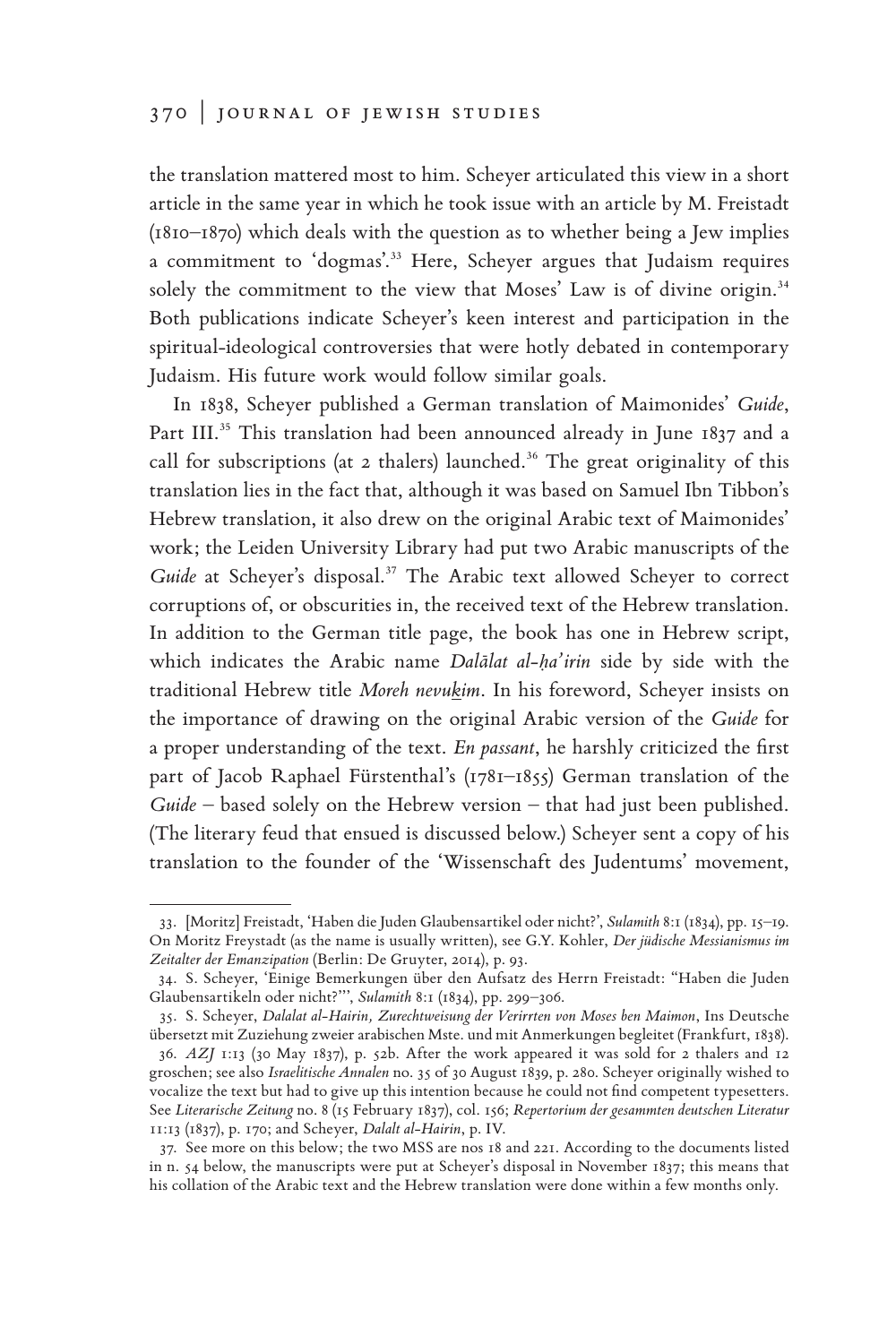L. Zunz (1794–1886), expressing his hope that Zunz would review it in a scholarly journal;**38** so far as I know, no such review ever appeared. But at least a reference to Scheyer's translation was added to the 1892 edition of Zunz's *Die Gottesdienstlichen Vorträge der Juden*. **39**

Scheyer's translation was very positively reviewed by Leopold Dukes (1810–1891) in the influential *Allgemeine Zeitung des Judenthums* (*AZJ*).**40** Dukes emphasized the significance of Scheyer's having drawn on the Arabic text of the *Guide*, and commented that Scheyer's translation was precise and 'accompanied by most instructive annotations, which reflect [the author's] erudition and enhance the understanding' of the text. Scheyer's work, Dukes concluded, 'is indisputably one of the best and most successful [literary] productions of recent times'. Another laudatory review, albeit less informed, was published by Michael Creizenach (1789-1842), who commended Scheyer for having given priority to translating Part III of the *Guide*, namely because it was particularly relevant to the 'spiritual concerns' of contemporary Judaism (more on this below).**<sup>41</sup>**

Dukes's review triggered a minor literary skirmish. In the review, Dukes included a few short remarks on the indebtedness of medieval Hebrew to Arabic. An article signed 'F.D.', in all likelihood Franz Delitzsch (1813–1890), took issue with Dukes. *En passant* F.D. criticized Maimonides for his view that while the rabbis had been knowledgeable in philosophy, in his (Maimonides') own time, philosophy had reached the Jews via the Arabs (F.D. thinks that philosophy reached the Jews through Persia).**42** This remark in turn enraged Scheyer: 'This article contains a statement against Maimonides, which must fill any admirer of the great man with irritation and deserves public censure', he wrote. Scheyer set out to refute these 'stupid' (his qualification) affirmations, stressing the enormous respect every Jew should have for Maimonides, mentioning in passing Salomon Maimon's (1753–1800) veneration for the

<sup>38.</sup> See the Appendix.

<sup>39.</sup> L. Zunz, *Die Gottesdienstlichen Vorträge der Juden, historisch entwickelt* (Frankfurt, 1892), p. 165 n. 2a.

<sup>40.</sup> L. Dukes, 'Literarische Uebersichten', *AZJ* 4:11 (14 March 1840), pp. 155–6.

<sup>41.</sup> Dr Creizenach, 'Über den von Herrn Dr. Scheyer mit Uebersetzung und Anmerkungen herausgegebenen dritten Theil des *More Nebuchim*', *Israelitische Annalen* 6 (8 February 1839), pp. 46–8. Creizenach was a resident of Frankfurt and it seems likely that he and Scheyer were acquainted (see below).

<sup>42.</sup> F.D. [= Franz Delitzsch?], 'Prüfung einiger von Leopold Dukes zu Sim. Scheyers Uebersetzung des More gemachten Bemerkungen', *Der Orient* 14 (4 April 1840), cols 209–13.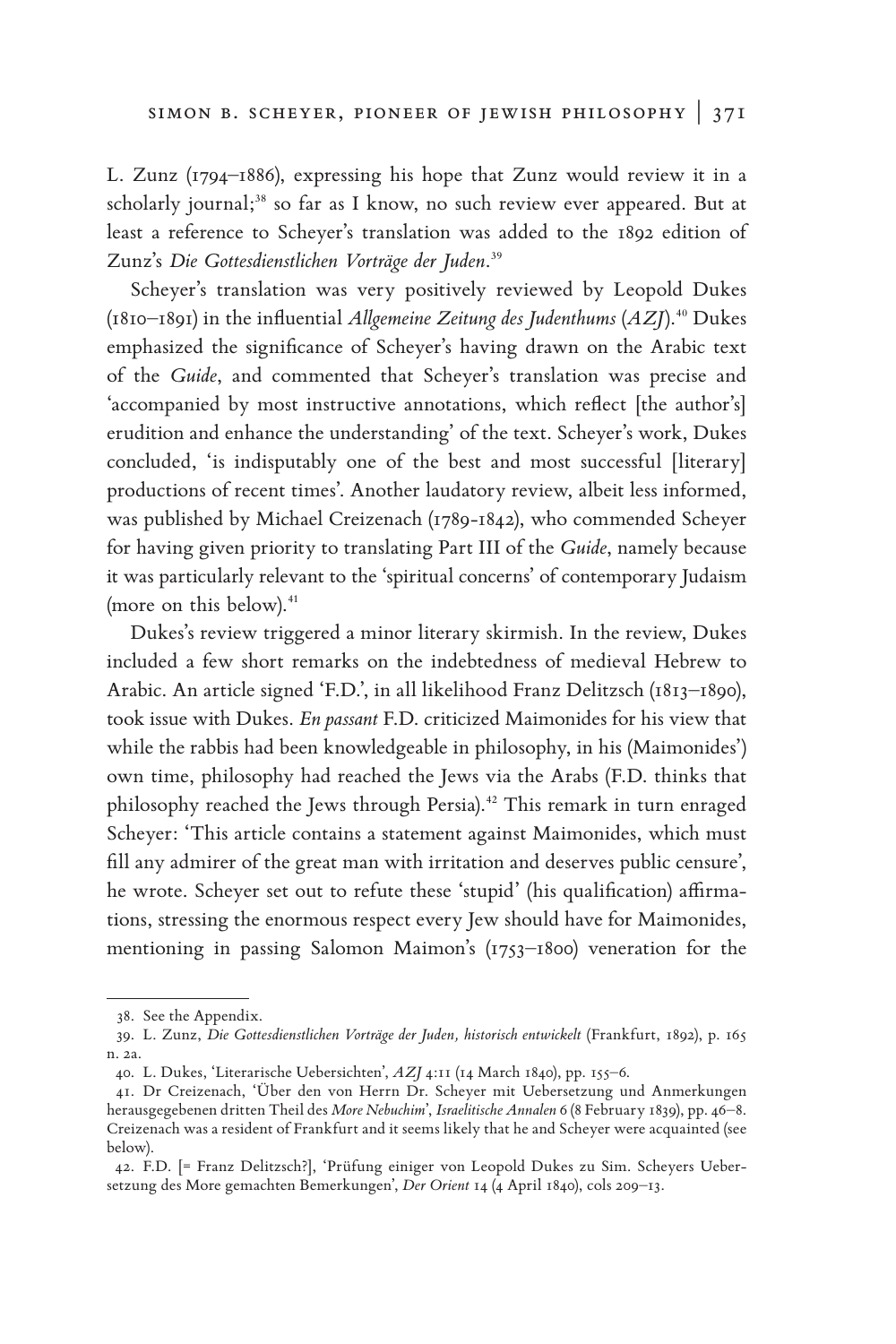author of the *Guide*. Drawing on the Arabic text of Maimonides' *Guide*, he corrected F.D.'s quotations, reiterating that Samuel Ibn Tibbon's Hebrew translation was erroneous in some places and was printed with numerous errors so that it could not be relied upon without checking the Arabic original.**<sup>43</sup>**

Why did Scheyer begin by publishing Part III of the *Guide*? He explains that he did so on the request of 'numerous knowledgeable men' who (correctly in his view) assumed that this part was best suited to attract a wide readership, because it is less abstract and more practical than the others. Scheyer also explains that the spiritual situation of Jews in his time has many analogies with that of Maimonides' times: then, as now, Jews appreciated knowledge and enlightenment; consequently, he opines, the *Guide* will not fail to be useful to his contemporaries.**44** In general, Scheyer's Foreword clearly reflects his motivation: he expected it would contribute to improving the spiritual orientation of contemporary German Jewry: Scheyer concluded it by expressing the hope that making the *Guide* accessible to the general Jewish public would contribute to the 'salutary aspiration to create a unification of faith and knowledge among his contemporaries'.**45** As we saw, in his review of Scheyer's book, Michael Creizenach expressed the very same view, so much so that one wonders whether he was not one of the 'numerous knowledgeable men' who encouraged Scheyer to start his undertaking with Part III (both resided in Frankfurt).

It is important to note here that the Jewish community remained Scheyer's social group of reference: as before, he addressed his scholarly work to his brethren, not to the 'general' philosophical community or to the German Orientalists (who, however, occasionally took notice of his work).**46** Scheyer's turn inwards, towards the spiritual concerns of Judaism, is a fundamental

<sup>43.</sup> S. Scheyer, 'Bemerkungen über einen im Literaturblatte des Orients 1840 Nr. 14 enthaltenen und F.D. unterzeichneten Aufsatz', *Israelitische Annalen* no. 22 (28 May 1841), pp. 173–4; no. 23 (4 June 1841), pp. 180–81. Of course Delitzsch knew Arabic, but (like most of his contemporaries) he had no access to the Arabic text of the *Guide* and had to draw on the Hebrew translation.

<sup>44.</sup> Scheyer, 'Vorrede', in *Dalalt al-Hairin*, pp. I–VIII. For a more detailed account of Scheyer's intellectual orientation, see Kohler, *Reading Maimonides' Philosophy*, pp. 52–4, 193–4.

<sup>45.</sup> Scheyer, 'Vorrede', in *Dalalt al-Hairin*, p. VIII.

<sup>46.</sup> A lukewarm review of Scheyer's translation of Part III of the *Guide* was published in the *Allgemeine Literatur-Zeitung* 3:162 (September 1839), pp. 78–9. It is signed E.R. (Ernst Reinhold or Emil Rödiger?). I am very grateful to Carsten Wilke for this reference.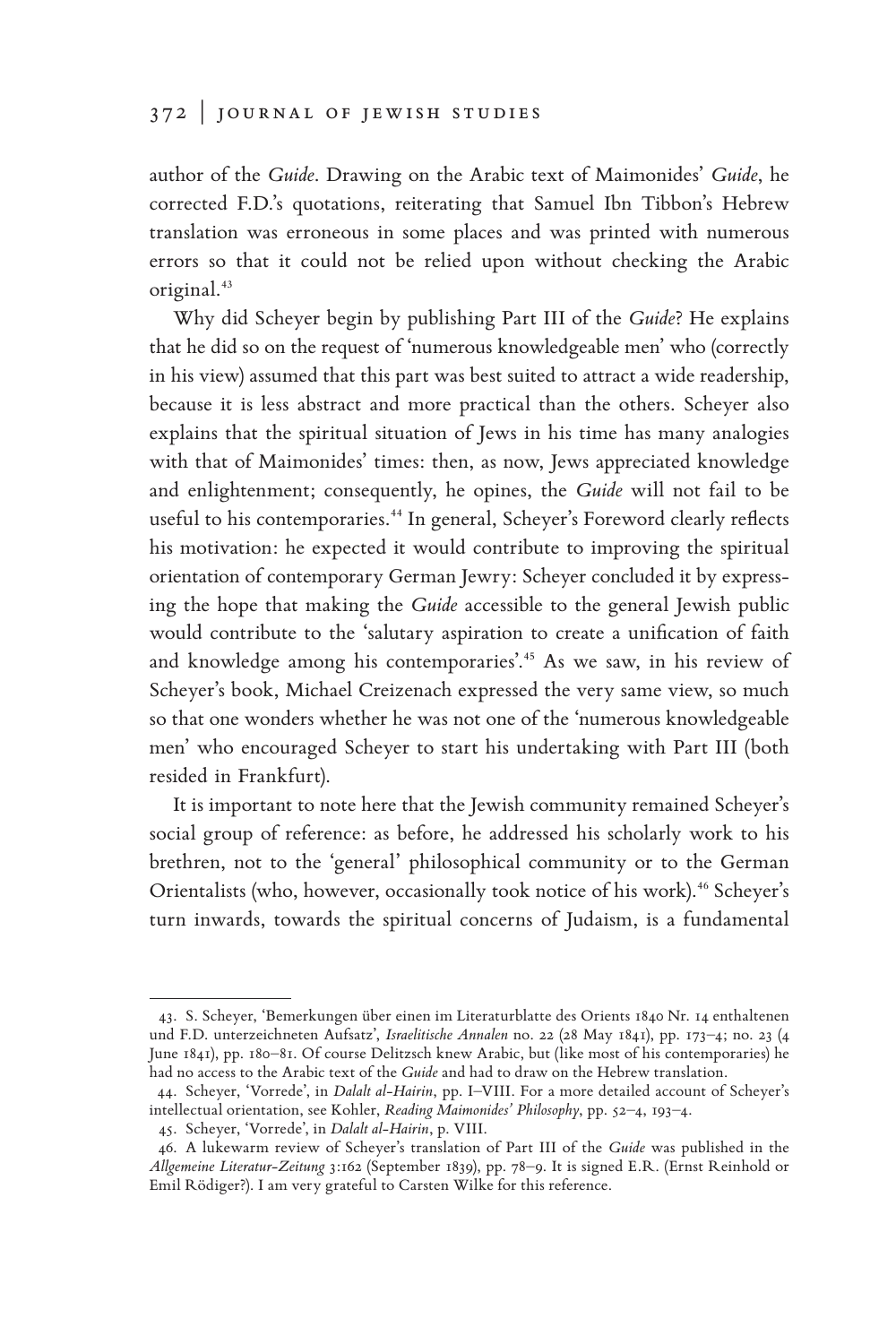difference between him and, for example, Munk, whose work is comparable to Scheyer's.

After having published the translation of Part III of the *Guide*, Scheyer seems to have pursued the translation of the other two parts: remarks in print by himself as well as by friends (who report what they had learned from him) suggest that in the early 1840s a first draft of the translation of Parts I and II (or portions thereof) existed, although they were never published.**<sup>47</sup>**

# *Die Lehre vom Tempus und Modus in der hebräischen Sprache* **(1838–42)**

In fact, between 1838 and 1842 Scheyer shifted most of his attention to a topic that had little to do with philosophy. The fruit of that labour was published as *Die Lehre vom Tempus und Modus in der hebräischen Sprache. Ein Beitrag zum richtigen Verständniß der hebräischen Syntax und der heiligen Schriften, sowie zur Vermeidung der oft gerügten Willkühr bei der Uebertragung der letzteren*  in die lebenden Sprachen.<sup>48</sup> In the subtitle we recognize again one of Scheyer's fundamental concerns, which he had already clearly expressed in the review of Johlson's Pentateuch translation: inasmuch as Scheyer defined Judaism by a complete acceptance of the divinely given Five Books of Moses, which most Jews then read in German translation, it was crucial to have a translation that was free of any error. With his Hebrew grammar, Scheyer intended to contribute to a faithful translation of the canonical and sacred Hebrew originals. Scheyer himself states that he followed the theoretical approach

<sup>47.</sup> The advert for Part III published in 1837 (see n. 36) states that the 'remaining two [parts] will be cheaper' than Part III, a promise suggesting that they were already in an advanced state of preparation. In 1840 Scheyer quotes from his own translation of Part I of the *Guide*, remarking that it was controlled against the Arabic text. It thus seems that his translation of that part was under way at that time. See Scheyer, 'Bemerkungen über einen im Literaturblatte des Orients', on p. 173, note. In the Foreword to his *Das Psychologische System des Maimonides: Eine Einleitungsschrift zu dessen More Nabuchim* (Frankfurt, 1845), p. IV, Scheyer explains that one of the aims of this work is to allow him to draw on it in his 'soon to be published' sequel to his translation of the *Guide*. In 1848 his friend Raphael Kirchheim remarks that Scheyer had translated the first two parts of the *Guide* but has not yet found a publisher for the translation; see [Raphael Kirchheim], 'Editor's Preface', in Josef Kaspi, *Amudey Kesef u-Maskiyyot kesef*, ed. by Salomon Zalman Werbluner (Frankfurt, 1848), p. [vi], note. In October 1842 Scheyer asked for an extension of the loan of the two manuscripts, which, he said, he needed for some more time in order to complete his translation (see below). Today no manuscript of Scheyer's translation seems to exist.

<sup>48.</sup> Frankfurt am Main: Druck und Verlag von Heinrich Ludwig Bronner, 1842. The book appeared in October 1842; see *AZJ* 6:43 (22 October 1842), p. 643b.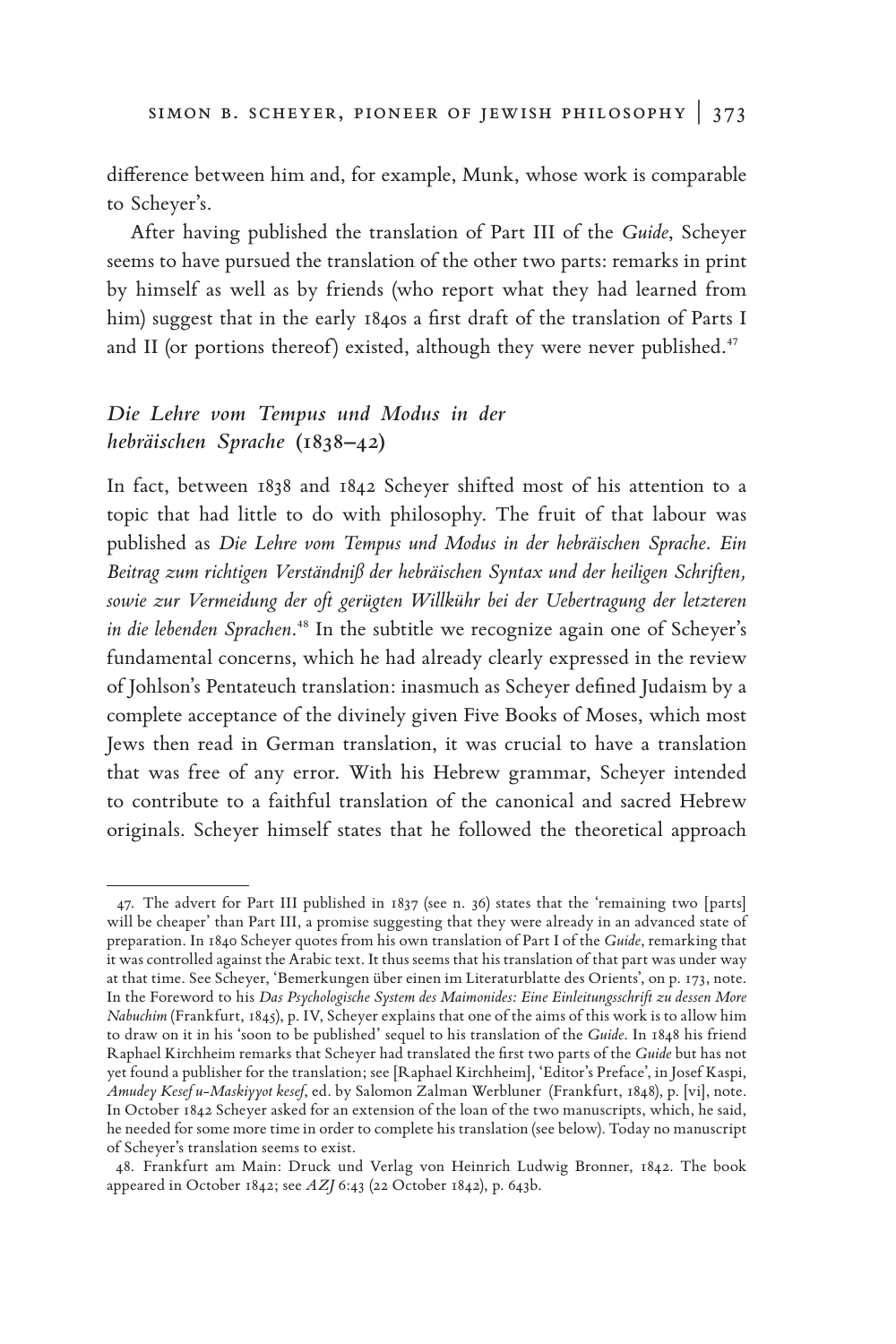### 374 | journal of jewish studies

of Simon Heinrich Adolf Herling (1780–1849).**49** This approach – called the 'dichotomic system' – supposes that there are only two tenses in all languages: first, *tempora absoluta*, the basis for all other tenses, which are affirmed to be formed with prefixes and the like; and, second, *tempora relativa*. Scheyer's book was received with flying colours in the *Allgemeine Zeitung des Judenthums*: **50** the writer, Ludwig Philippson, said he shared Scheyer's view that the study of Hebrew grammar needed rejuvenation and commented that Scheyer was the man to lead such a new grammar school. Non-Jewish journals, too, received the book well: 'we read this work with pleasure and instruction', one reviewer wrote, describing the book as having resulted from 'equally great diligence and thorough erudition'.**51**Scheyer again sent a copy to Zunz.**<sup>52</sup>**

It remains somewhat puzzling why Scheyer interrupted his work on the *Guide* to write *Die Lehre vom Tempus und Modus*. Perhaps it was the appearance of a research article by Herling in 1837, in which the latter applied his theory to the Semitic languages, especially Hebrew, that moved Scheyer to shift his attention to what he may have deemed to be a groundbreaking innovation.**<sup>53</sup>**

## **The failed attempt to pursue the translation of Maimonides'** *The Guide of the perplexed* **(1842)**

After *Die Lehre vom Tempus und Modus* was published, Scheyer intended to pursue his translation of the *Guide*. In early October 1842, he sought to extend the loan of the two Leiden manuscripts that had been put at his disposal. Scheyer addressed a letter (in German; reproduced in the Appendix)

<sup>49.</sup> On Herling's biography, see J. Franck, 'Herling, Simon Heinrich Adolf', in *Allgemeine Deutsche Biographie*, herausgegeben von der Historischen Kommission bei der Bayerischen Akademie der Wissenschaften, vol. 12 (1880), p. 117. Michael Elmentaler, *Logisch-semantische Studien in der Grammatik des frühen 19. Jahrhunderts*. *Untersuchungen zur Kategorienlehre von Simon Heinrich Adolf Herling* (Berlin: De Gruyter, 1996) is devoted to Herling, but discusses only his contributions to the study of German grammar, dating from the 1830s.

<sup>50.</sup> *AZJ* 7:19 (13 May 1843), pp. 284–5; 7:20 (15 May 1843), pp. 300-301.

<sup>51.</sup> [Anon.] in *Heidelberger Jahrbücher der Literatur* 37:1 (1844), pp. 460–61. See also the remarks in [Anon.], 'Review of: Heinrich Ewald, *Hebräische Sprachlehre für Anfänger* (Leipzig, 1842)', in *Neue Jahrbücher für Philologie und Pädagogik* 38:4 (1843), pp. 447–50, at pp. 449–50.

<sup>52.</sup> Appendix, Letter of 17 February 1839.

<sup>53.</sup> The paper is S.H.A. Herling, 'Von der Dichotomie in den Tempusformen und wie man dieselbe zu grossem Nachtheile des Verständnisses, besonders in der hebräischen Sprache, übersehen habe', *Rheinisches Museum für Philologie* 5 (1837), pp. 522–72. Herling spent his entire adult life in Frankfurt (from 1809 to his death) and was active in scholarly circles; it thus seems likely that Herling and Scheyer were acquainted. Another, though less likely, possible explanation for Scheyer's interruption of his work on the *Guide* is considered below (see n. 70).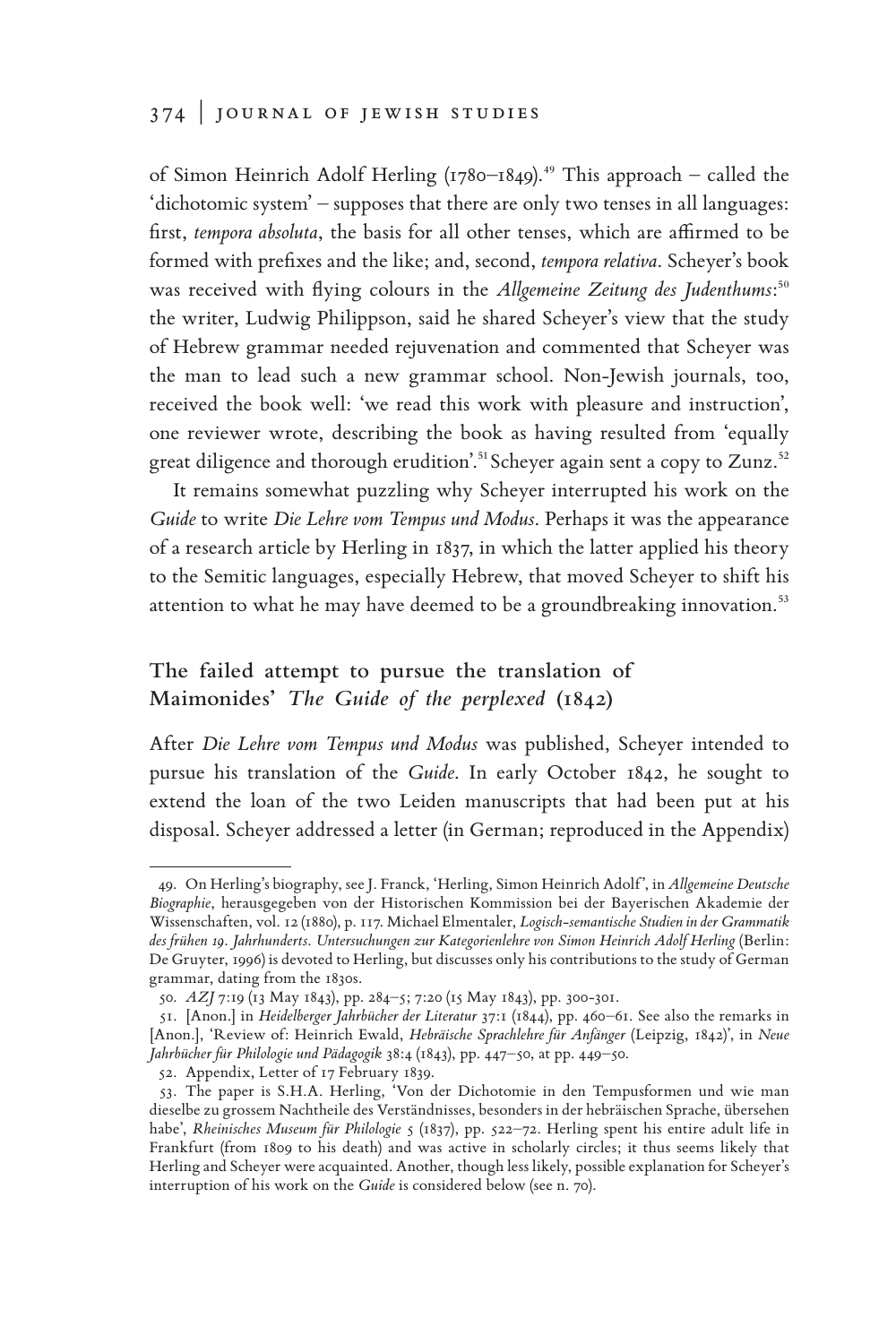to the envoy of the Dutch government in Frankfurt ('gezante' in the Dutch administrative documents), who forwarded it together with his recommendation (in French) to Baron Willem Johan Cornelis Huyssen van Kattendijke (1816–1866), the minister of foreign affairs in The Hague.**54** Scheyer justified his request by saying that he had been kept from pursuing the translation by 'business and by other urgent literary works'; to support the request, Scheyer sent along two copies of his 'just published work' *Die Lehre vom Tempus und Modus* and one copy of his translation of Part III of the *Guide*. The decision on the matter was in the hands of the Ministry of the Interior, which informed the Ministry of Foreign Affairs (28 November 1842) that Scheyer could keep the manuscripts until May 1843 only; the minister of foreign affairs communicated the decision to Scheyer (1 December 1842). Thereupon the latter tried his luck elsewhere, namely by writing directly to the keeper of Oriental manuscripts at Leiden University Library, H.E. Weyers (1805–1844). His letter is not extant, but Weyers's response, dated 7 February 1843 (reproduced in the Appendix),contains tantalizing allusions to Scheyer's life.**55** We understand that, as in his letter to the Dutch envoy, Scheyer alluded to unidentified 'unforeseen obstacles' that hampered the completion and the publication of the translation of the remaining two parts of the *Guide*, and, more interestingly, to personal circumstances; these are not explained further, but they obviously much moved Weyers, for they inspired in him 'feelings of compassion and pain' (perhaps the death of Scheyer's firstborn, Ferdinand, in 1842). *En passant*, we also learn that Weyers had to recall the manuscripts because Salomon Munk ( $1803-1867$ ) had requested them on loan – this, we understand, is when Munk began to work on his masterly critical edition and French translation of the *Guide*: the lives of Scheyer and Munk, the two pioneers of the scholarly study of Maimonides' works in Arabic, thus crossed unbeknownst to them. Weyers promised Scheyer to leave the manuscripts at Munk's disposal for four months only, after which he would be willing to send them back to Scheyer. It does not seem that Scheyer ever received

<sup>54.</sup> The correspondence is preserved in Den Haag, Nationaal Archief, Ministerie van Buitenlandse Zaken, 1813–70, files 1278 and 1283; see the Appendix. I am very grateful to Resianne Fontaine of the University of Amsterdam, who most kindly located these files and obtained copies of them.

<sup>55.</sup> Staatsbibliothek zu Berlin – Preußischer Kulturbesitz, Sig. Darmstaedter 2b 1840: Weyers, H.E.; 3.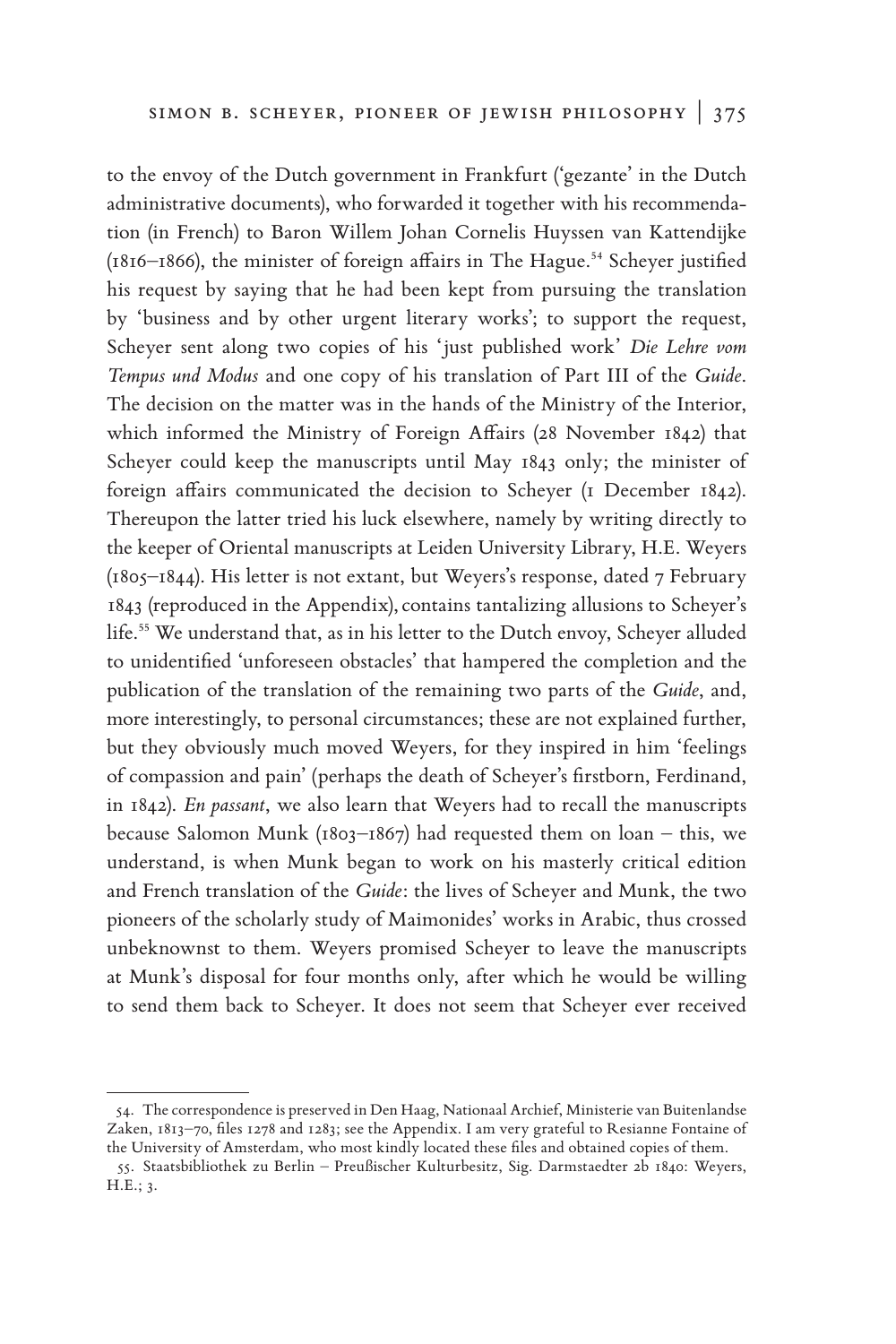the two manuscripts again, for Weyers died within a year of writing his letter to Scheyer.**<sup>56</sup>**

### **Two literary feuds (1839)**

Following the publication of the German translation of Part III of the *Guide* Scheyer became involved in two literary skirmishes.

As already mentioned, Scheyer quite strongly criticized Raphael Fürstenthal's German translation of the *Guide* that had just begun to appear.**<sup>57</sup>** Although both scholars translated the *Guide* from Samuel Ibn Tibbon's Hebrew version – this made them comparable – Scheyer had the great advantage of checking his translation against Maimonides' Arabic text. In the Foreword to his translation, Scheyer pointed out some serious blunders in Fürstenthal's translation and commentary. In retaliation, the latter printed an eight-page retort, spiritedly entitled 'Nachrede zu einer Vorrede' (Afterword to a Foreword): he added it to the copies of his translation that had not yet been distributed and also distributed it separately.**58** Fürstenthal, then a prominent *littérateur* nearing his sixtieth birthday, with a considerable number of publications, was naturally offended. He replied ad hominem, referring to his critic as 'one Dr. Scheyer' for whom this was 'the first appearance in public', and tried to rebuke the critique as best he could, mostly with fairly ridiculous arguments.**59** Nonetheless, despite the 'Nachrede', Fürstenthal

<sup>56.</sup> Munk and Scheyer just missed one another in Bonn, where both studied under Freytag: Munk in the Winter Semester 1828/29, Scheyer from Winter Semester 1829/30. See M. Schwab, *Salomon Munk. Sa vie et ses oeuvres* (Paris, 1900), pp. 17–18 and n. 4 above.

<sup>57.</sup> *Moreh nevukhim (Doctor Perplexorum), oder: Theologisch-philosophische Erörterungen über die Übereinstimmung der mosaischen und rabbinischen Religionsquellen mit der Philosophie, von Moses Maimonides. Aus dem Hebräischen des Ebn Thybbon ins Deutsche übersetzt und kommentirt von R.I. Fürstenthal* (Krotoschin, 1839). It is noteworthy that this work was available in two versions: with the German translation printed in German or in Hebrew characters. See advert in *AZJ* 2:129 (27 October 1838), p. 522. Scheyer's critique is in 'Vorrede', in *Dalalt al-Hairin*, pp. II–III.

<sup>58.</sup> See e.g. W. Zeitlin, *Qiryat Sefer. Bibliotheca Hebraica Post-Mendelssoniana. Bibliographisches Handbuch der neuhebräischen Literatur*… Volume 1: *A–M* (Leipzig, 2nd edn, 1891), p. 106. In January 1839, Ludwig Philippson, the editor of the *Allgemeine Zeitung des Judenthums*, complains that he received Fürstenthal's 'Nachrede' but not the translation itself; he asks for the latter to be sent to him so that he may review the book. See *AZJ* 3:9 (19 January 1839), p. 221. My impression is that only a small fraction of copies included the 'Nachrede'. Copies including the 'Nachrede' can be identified in catalogues of libraries by the number of pages: in addition to the 392 folios of the work itself, 8 separately numbered pages are indicated. I am grateful to Frederek Musall, Hochschule für jüdische Studien at Heidelberg, for having made available to me the 'Nachrede'.

<sup>59.</sup> Example: Samuel Ibn Tibbon visited Maimonides in Egypt and they revised the translation together, which is thus more authoritative than the Arabic version.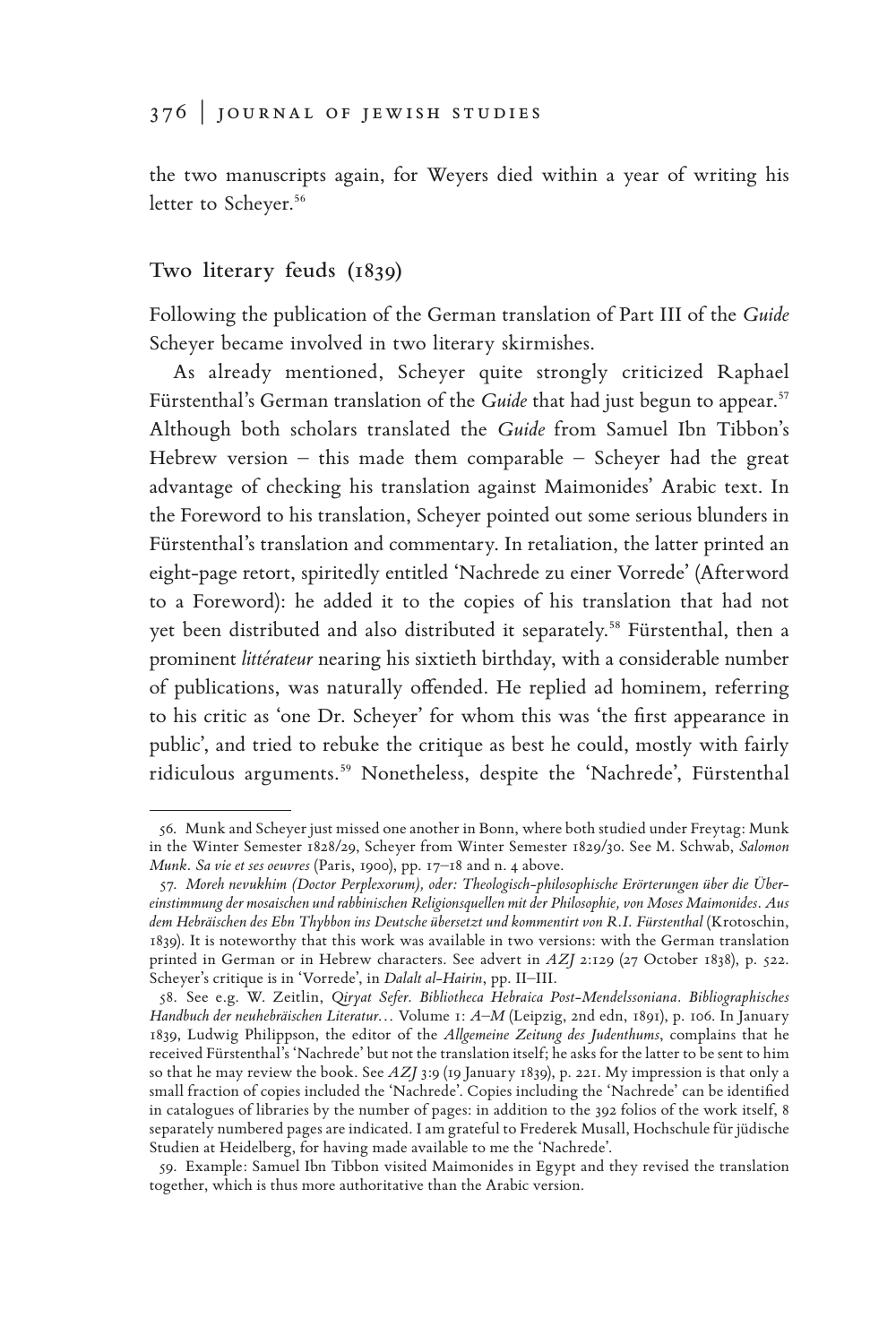stopped the publication, and no sequel to his translation was published. Ironically, a few decades later, Fürstenthal's and Scheyer's partial translations of the *Guide* found themselves bound together within two covers: in 1920, Louis Lamm (1871–1943), the enterprising Berlin Judaica publisher and bookseller, issued a first complete German translation of the *Guide* which consisted of three partial translations by three translators: Fürstenthal's translation of Part I and Scheyer's translation of Part III, and, sandwiched between these two foes, the translation of Part II by Max Emanuel Stern (1811–1873), originally published in 1864.**<sup>60</sup>**

There can be little doubt that Scheyer's translation is much superior to Fürstenthal's. Discussing the translations of the *Guide* prior to his own, Salomon Munk writes of Scheyer's translation in 1856 that 'this partial publication, for which the Arabic text was consulted, is the only one which presents a truly scientific character'.**61** Half a century after both translations appeared, the great scholar David Kaufmann (1852–1899), too, praised Simon Scheyer's translation and commentary highly, emphasizing its superiority over Fürstenthal's.**62** Hermann Cohen, too, had a high opinion of Scheyer's translation.**<sup>63</sup>**

The second literary squabble was not over scholarship but over scholarly mores. No sooner was Scheyer's translation published that an article on the first page of the much-read *Allgemeine Zeitung des Judenthums* (probably by the editor, Ludwig Philippson, 1811–1889) claimed that Abraham Adler, described as a young theologian competent in both Judaica and Oriental studies, assisted Scheyer in drawing on the Arabic manuscripts of Maimonides' *Guide* for his German translation from Hebrew.**64** The author of the article

<sup>60.</sup> *More Nebochim, 'Wegweiser für Verirrte'. Theologisch-philosophische Abhandlung zur Klärung der Ideen über mosaische und rabbinische Glaubensdogmen wie zur Erörterung ihrer Uebereinstimmung mit der Philosophie*. Von Moses ben Maimon (Maimonides). Zum ersten Male mit Benützung der französischen Uebersetzung S. Munk's nach dem arabischen Urtexte in's Deutsche übersetzt und mit erklärenden Noten versehen von M.E. Stern. Zweiter Theil (Vienna: Verlag von Jacob Schlossberg's Buchhandlung, 1864). On Louis Lamm, see my 'Louis Lamm (1871–1943): A Short Biography of a Dedicated Judaica Publisher and Bookseller', forthcoming in *Zutot*.

<sup>61.</sup> *Le Guide des Égarés*. *Publié pour la première fois dans l'original arabe et accompagné d'une traduction française et de notes critiques, littéraires et explicatives par S. Munk*, vol. I (Paris, 1856), p. iij.

<sup>62.</sup> D. Kaufmann, 'Der "Führer" Maimûni's in der Weltliteratur' (1898), in his *Gesammelte Schriften* (ed. M. Brann; Frankfurt, 1910), vol. 2, pp. 152–89, at p. 185.

<sup>63.</sup> See G.Y. Kohler, 'Finding God's Purpose: Hermann Cohen's Use of Maimonides to Establish the Authority of the Mosaic Law', *Journal for Jewish Thought and Philosophy* 18 (2010), pp. 75–105, at p. 90 n. 41.

<sup>64.</sup> *AZJ* 3:29 (7 March 1839), p. 113.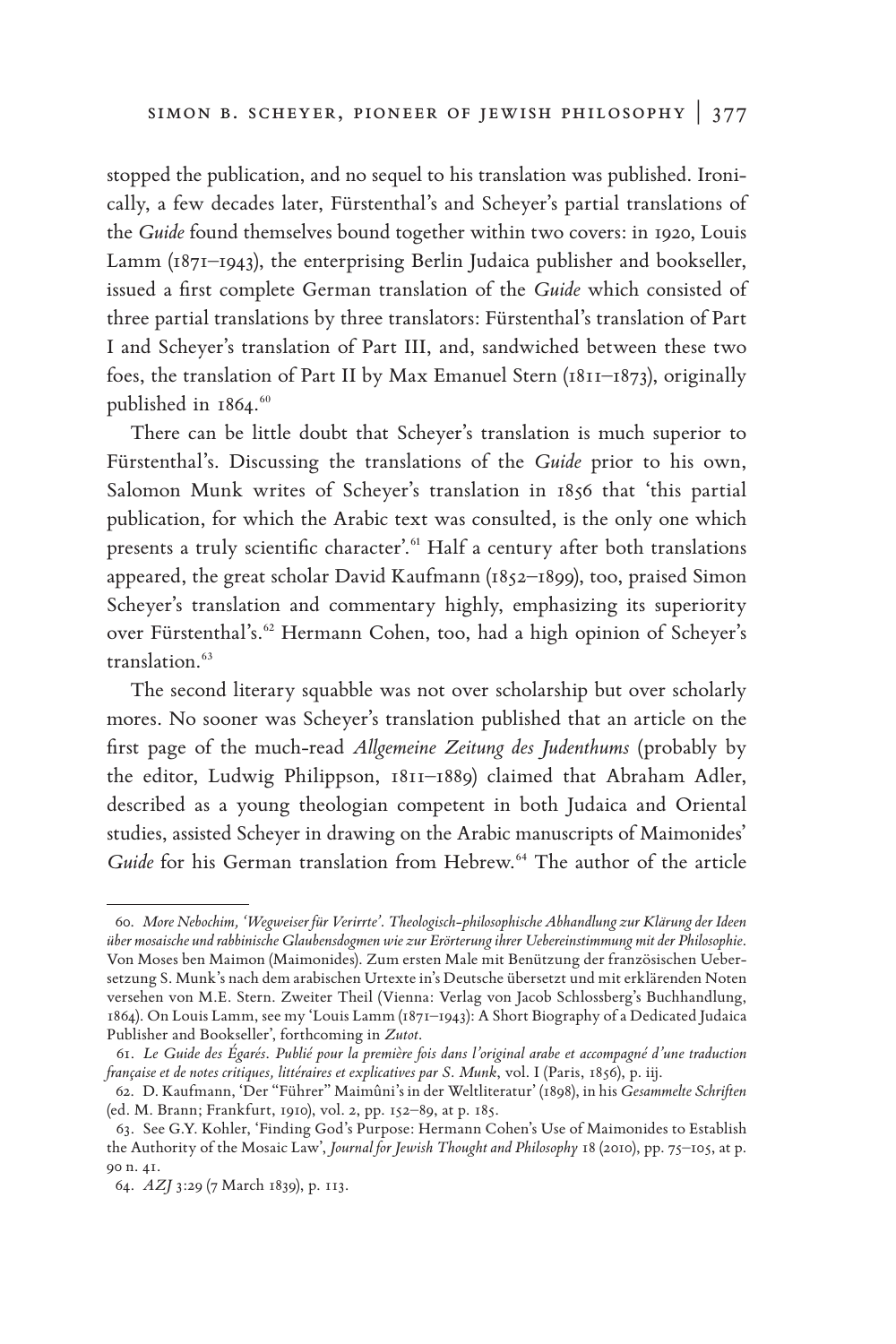further writes that all those who know Adler appreciate not only his vast scholarship, but also his character, and remarks that he 'truly deserved not to be thusly ignored', obviously having Scheyer in mind. In his 'Nachrede', Fürstenthal, too, made two obscure allusions to Adler's involvement in Scheyer's translation.<sup>65</sup> Abraham Jakob Adler (1811-1856), who studied in Bonn under Freytag a few years after Scheyer (1833–36), was indeed a brilliant individual, who later involved himself in radical politics, as a result of which his short life ended in desolation.**66** So far as I know, Scheyer never reacted to this public accusation.

Almost twenty years later, after Adler's and Scheyer's premature deaths, the charge was reiterated in two of Adler's obituaries. The first obituary is by Leopold Stein (1810–1882), who as rabbi of Frankfurt had first-hand knowledge of the protagonists and the events.**67** He wrote in a moving obituary of Adler in *Der Israelitische Volkslehrer*, of which he was the editor:

his extensive knowledge of the Oriental languages put him in a particularly good position to take part in the publication of the third Part of Maimonides' *Guide*, under the editorship [*Redaction*] of the late Dr S. Scheyer. For this work, he [Adler] *entirely* [*ausschließlich*; emphasis in the original] assumed the collation of two manuscripts of the original Arabic text and also supplied most of the notes. That this was his literary property was recognized at the time in the *Allgemeine Zeitung des Judenthums* and it is here again vindicated for him.**<sup>68</sup>**

The well-known and prestigious Samuel Cahen (1796–1862), who translated the Bible into French, also wrote an obituary of Adler, in which he reiterated the story concerning Adler's substantial contribution to Scheyer's translation.**<sup>69</sup>** Cahen acknowledges that he borrowed the details of his biographical sketch

<sup>65.</sup> Fürstenthal, 'Nachrede', pp. 1, 8.

<sup>66.</sup> Wilke, *Rabbiner*, p. 123; M.A. Meyer, 'Religious Reform and Political Revolution in Midnineteenth-Century Germany: The Case of Abraham Jakob Adler', in C. Wiese and M. Urban (eds), *German-Jewish Thought between Religion and Politics*. *Festschrift in Honor of Paul Mendes-Flohr on the Occasion of His Seventieth Birthday* (Berlin: De Gruyter, 2012), pp. 59–81.

<sup>67.</sup> See on him: Wilke, *Rabbiner*, pp. 834–7.

<sup>68.</sup> [Leopold Stein], 'Nekrolog, zur Erinnerung an den am 5. Januar 1856 verstorbenen Dr. Abraham Jakob Adler zu Worms', *Der Israelitische Volkslehrer* 6:1 (January 1856), pp. 14–19, at pp. 15–16 (for the authorship of the necrology, see 'Sachregister' at the beginning of the issue, Part B). His disapproval of Scheyer's scholarly conduct did not keep Stein from reprinting chapter 32 of Part III of the *Guide* in Scheyer's translation in his journal; see *Der Israelitische Volkslehrer* 7:6 (June 1857), pp. 176–82.

<sup>69.</sup> See S. Cahen, 'Nécrologie. Mort de M. le docteur Adler, de Worms', *Archives israélites* 17 (1856), pp. 131–3.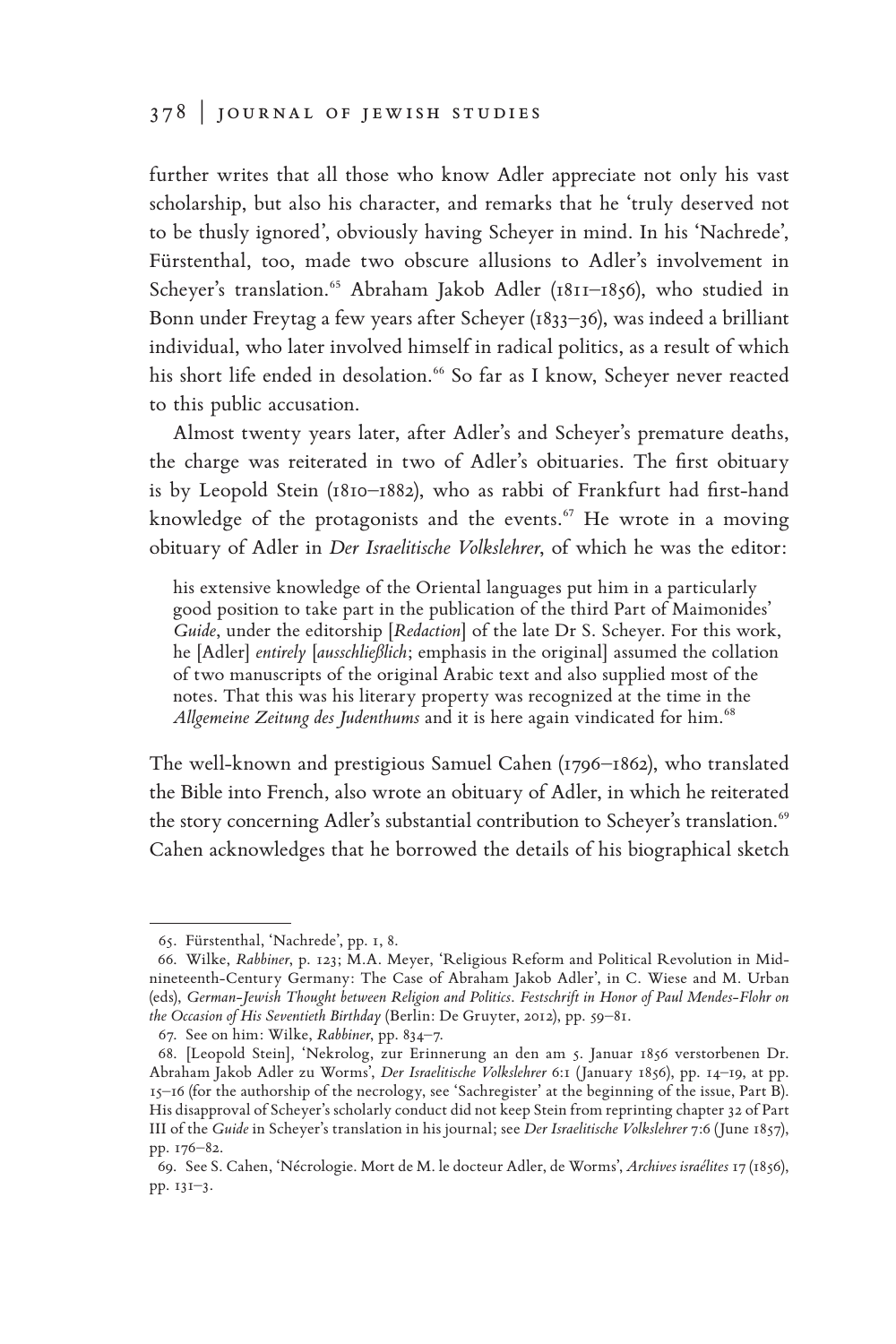from Stein, but as he notes that he knew Adler personally his statement acquires an independent value.

Obviously, more than one contemporary thought that Adler's contribution to the translation was somewhere between substantial and crucial.**70** They also appreciated that in not acknowledging this fact Scheyer had breached scholarly norms. It is also possible, however, that, as Michael A. Meyer suggests, Scheyer 'employed' Adler as a kind of 'research assistant'; having paid him for his work, Scheyer may have felt that he was under no obligation to reward Adler also symbolically by acknowledging his contribution.**<sup>71</sup>** (Needless to say, in our own day this is a widespread practice.)

### **Involvement in an ecumenical enterprise (1837)**

Parallel to publishing his translation of Maimonides' *Guide* Part III, Scheyer contributed to an ecumenical enterprise: the short-lived inter-confessional (Catholic–Protestant–Jewish) journal *Unparteiische Universal-Kirchenzeitung für die Geistlichkeit und die gebildete Weltklasse des protestantischen, katholischen und israelitischen Deutschland*, whose first issue was published in January 1837, the last on 28 December of the same year.**72** Prominent intellectuals of the three confessions contributed to this journal, which, however, quickly succumbed to the growing religious conservatism. On the 'Jewish side', a variety of views were represented, ranging from Neo-Orthodox (e.g. S.R. Hirsch) to Reform (e.g. A. Geiger) positions. Scheyer wrote two articles for the journal: one on the relationship between the Jerusalem temple and contemporary synagogues;

<sup>70.</sup> With this possibility in mind, one may wonder whether Scheyer did not interrupt the translation of the *Guide* after the appearance of the translation of Part III because Adler left Frankfurt in 1839 and took a position as a private tutor in Groß Kanischa (Nagykanizsa), depriving Scheyer of the expertise and energy he needed to continue the project (see [Stein], 'Nekrolog', p. 16). However, it must be remembered that Scheyer worked on his own on the edition of Alḥarizi's translation of the *Guide* in 1851, comparing it with Ibn Tibbon's and with the Arabic original. This fact speaks against the assumption that Scheyer stopped his work because he was no longer assisted by Adler. The matter will presumably remain unsettled.

<sup>71.</sup> Meyer, 'Religious Reform and Political Revolution', p. 61.

<sup>72.</sup> Fortunately, this hard-to-find journal was recently reissued online by the Duisburger Institut für Sprach- und Sozialforschung and the Salomon Ludwig Steinheim-Institut für deutsch–jüdische Geschichte. See: urn:nbn:de:0230–20090410994 (accessed 24 September 2015). On the short history of this enterprise and the forces behind it, see E. Mayer, 'An Ecumenical Experiment', *Leo Baeck Institute Year Book* 13 (1968), pp. 135–41; H. Steinsdorfer, 'Eine deutschsprachige interkonfessionelle Kirchenzeitung und die römische Kurie im Jahre 1837', *Quellen und Forschungen aus italienischen Bibliotheken und Archiven* 55–56 (1976), pp. 276–314; O. Blaschke, *Katholizismus und Antisemitismus im Deutschen Kaiserreich* (Göttingen: Vandenhoek & Ruprecht, 1999), p. 39.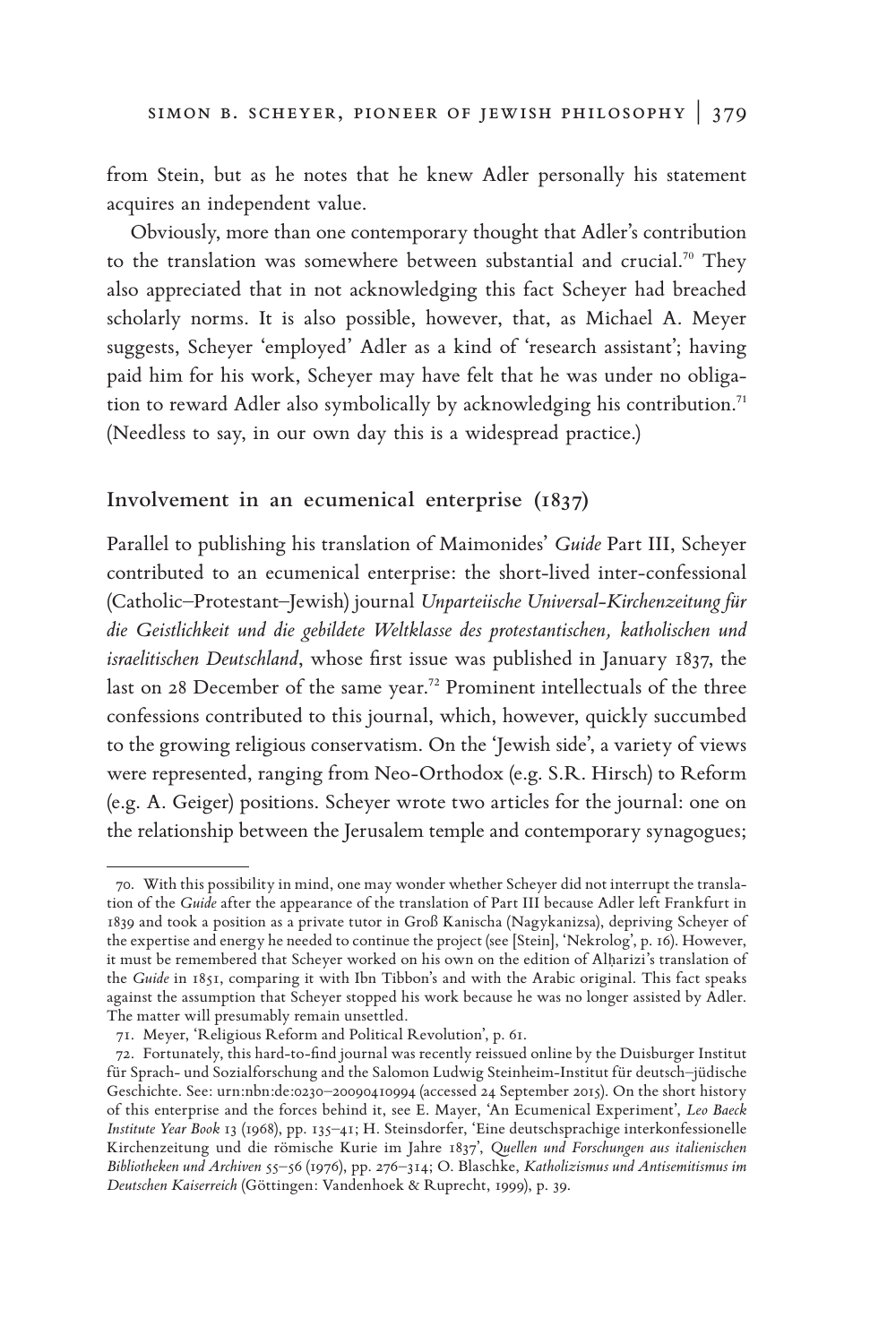another one on Jewish dogma and moral theory.**73** In the very first sentence of the latter he argues that, notwithstanding the plurality of views expressed by Jews on 'our revealed religion', it is an 'undisputable and undisputed principle that only someone who, in matters of religion, recognizes the contents of the Pentateuch, the first monument of our religion, can be viewed as truly a Jew'. Scheyer's involvement in this ecumenical enterprise again confirms that the driving force behind his work was religious, not purely scholarly.

# **Back to Maimonides (1): The monographs** *Das psychologische System des Maimonides* **(1845) and** *Ma'alot ha-nevu'ah* **(1848)**

In 1845, Scheyer returned to Maimonides and published his well-known monograph *Das psychologische System des Maimonides*. **<sup>74</sup>** Scheyer was convinced that underlying and grounding every philosophical system is the author's view of the human soul, specifically of its cognitive powers. He reminds his readers that Maimonides explicitly writes that he expects the readers of the *Guide* to be instructed in philosophy and that he would not expose the philosophical theories on which he draws. Since contemporary readers are not familiar with the medieval psychological theories on which Maimonides builds, Scheyer explains, he decided to expound them in detail. This would allow him to draw on this exposition in his commentary on the yet-to-appear Parts I and II of his German translation of the *Guide*. **<sup>75</sup>** So much for the motivation.

Scheyer then explains Maimonides' psychological 'system' with an emphasis on its internal structure and consistency, rather than from a historical perspective. He mainly follows Maimonides' *Eight Chapters* (the Introduction to his Commentary on Mishnah, Avot). In passing, he discusses two 'predecessors', two early works offering a systematic account of Maimonides' psychology: the early-thirteenth-century anonymous *Ruah hen* and the late-thirteenthcentury *Sha'ar ha-shamayim* (which Scheyer believed not to be by Gershon

<sup>73.</sup> S. Scheyer, 'Das Verhältnis des ehemaligen Tempels in Jerusalem zu den heutigen Synagogen', *Unparteiische Universal-Kirchenzeitung*, nos 40–44 (18 May–1 June 1837); idem, 'Prolegomenon zu einer künftigen Dogmatik und Sittenlehre für Israeliten', in *Unparteiische Universal-Kirchenzeitung*, nos 85–87 (22– 29 October 1837).

<sup>74.</sup> See above, n. 47. Of this work, too, he sent a copy to Zunz (see accompanying letter published in the Appendix).

<sup>75.</sup> *Das Psychologische System*, 'Vorwort', pp. I–IV.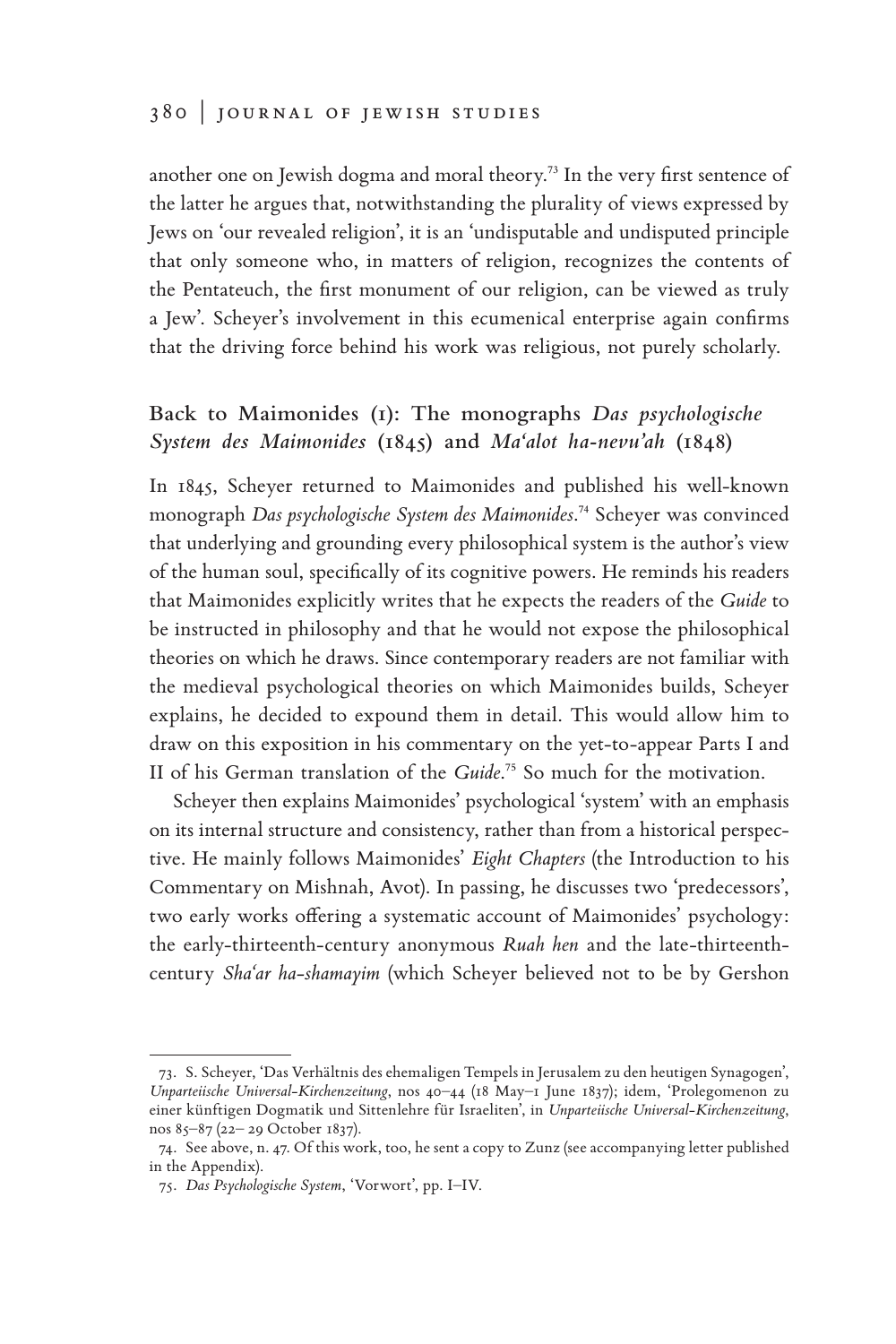ben Shlomo). Four sections follow: the first on the notion of the soul and on its powers; the second on the means by which humans acquire knowledge; the third on the immortality of the rational soul qua acquired intellect and on the notion of the active intellect; and a fourth on the relationship between the rational soul and the desires. Scheyer naturally draws both on the received Hebrew text of *Eight Chapters* and on the Arabic original (in Edward Pocock's edition of 1655). He discusses many philosophical notions, indicating the corresponding Arabic and Hebrew terms. In 1976, Alexander Altmann (1906–1987) described his well-known article 'Maimonides on the Intellect and Scope of Metaphysics' as a sequel to Scheyer's short treatise.**<sup>76</sup>**

Scheyer's next publication is a very short text (16 pages) in Hebrew: *Ma'alot ha-nevu'ah* (The degrees of prophecy), a commentary on chapter 2:45 of the *Guide*. It was brought to print by an individual who identifies himself on the title page and in the preface as '..., $\vec{r}$ '.<sup>77</sup> In that preface, '..., $\vec{r}$ ' refers back to the edition of Kaspi's works in whose publication he was involved, immediately allowing to identify him as Raphael Kirchheim (1804–1889), his would-be anonymity being little more than coquetry. Kirchheim and Scheyer were childhood friends and remained in close touch – both professionally and privately – until Scheyer's death.**78** In his preface, Kirchheim says that when working on Kaspi's writings, he studied chapter 2:45 of the *Guide*, but found

<sup>76.</sup> Printed in: A. Altmann, *Von der mittelalterlichen zur modernen Aufklärung* (Tübingen: J.C.B. Mohr [Paul Siebeck], 1987), pp. 60–129, at p. 60 n. In his translation of the *Guide*, Munk, too, praises this treatise (e.g. vol. I, p.  $176$  n.  $\zeta$ ).

<sup>77.</sup> *Ma'alot ha-nevuah, hû perush qaṣar 'al pereq m"h mi-sefer ha-Moreh le-ha-Rambam z"l*, hoṣeti la-or 'anokhi Q....... (Rödelheim, 1848). Latin title page: *Commantarius hebraicus in Commentationem Maimonidis "de prophetiae gradibus"*.

<sup>78.</sup> In the mid-1840s, when Kirchheim revised Werbluner's edition of Joseph Kaspi's *Amudey Kesef* and *Maskiyyot kesef*, he and Scheyer worked together, Scheyer helping Kirchheim out with reading the *Guide*. See [Kirchheim], 'Editor's Preface', in Werbluner, *Amudey Kesef u-Maskiyyot kesef*, ed. Kaspi (above, n. 47), p. [vi], where Kirchheim gives thanks to Scheyer for having helped him to compare Samuel Ibn Tibbon's translation of *The Guide of the perplexed* with the Arabic original; see also p. 76 where Kirchheim acknowledges that all the observations drawing on the Arabic text of the *Guide* are Scheyer's. (Scheyer seems to have been generous not only with his time: when his wife died, he relinquished his rights to her heritage in favour of his deceased wife's mother, Amalie Gunzenhäuser née Königswärter [ISG, 1852–347]). In the 1850s, Kirchheim in turn helped Scheyer, albeit in more mundane ways. In 1851 Kirchheim, 'a burger and a merchant', described as a *Jugendfreund* of Scheyer, was a witness in a judicial affair concerning the a posteriori regularization of the latter's 'illegal' marriage (see above, n. 21 and the text to it). On 3 April 1854, very shortly before his death, Scheyer borrowed 1,000 guilders from Kirchheim, which the latter claimed after Scheyer's death (ISG, 1854–335).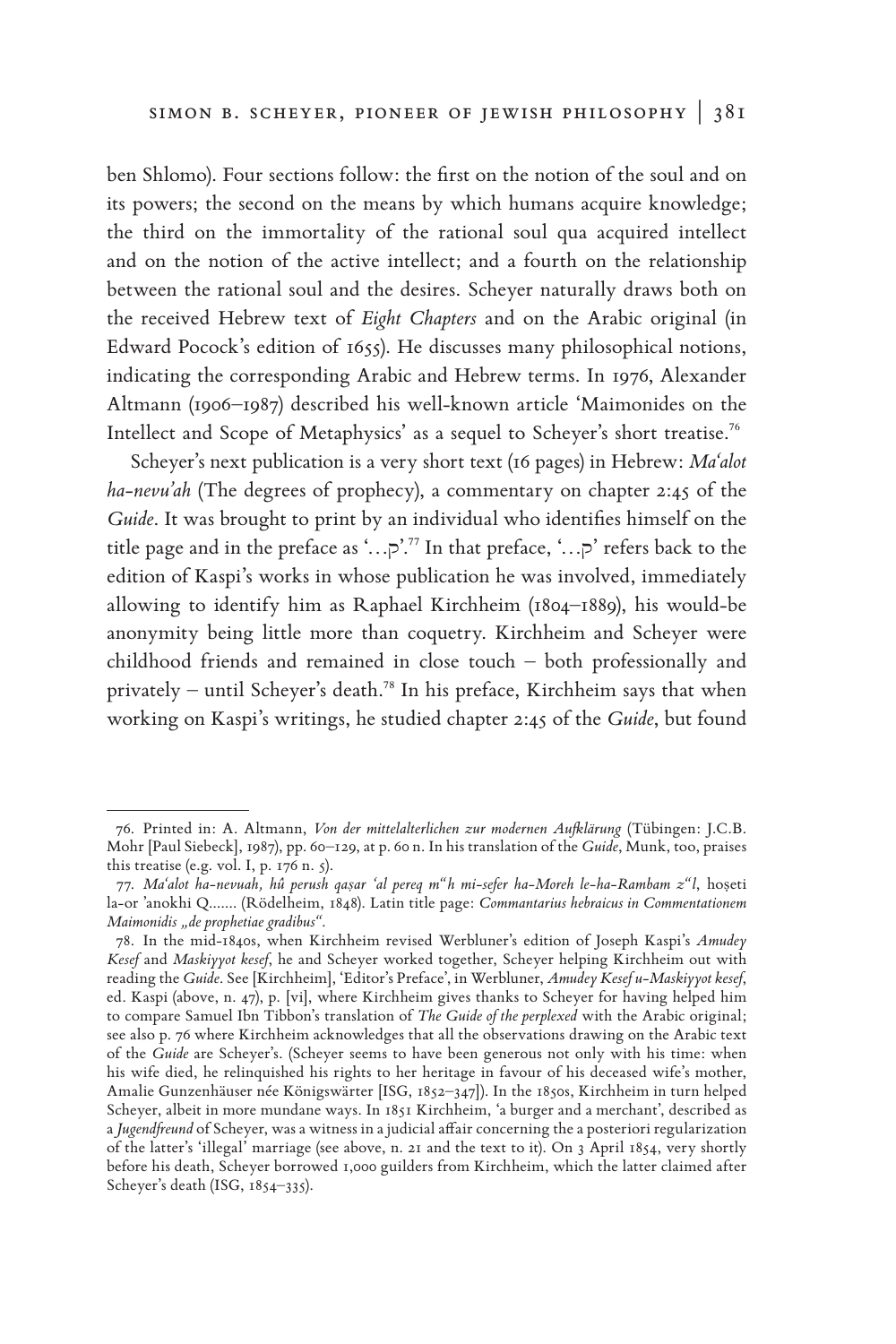it very difficult. Knowing his friend Scheyer to have written an as yet unpublished work on Maimonides' views of prophecy (in German), Kirchheim asked Scheyer for the section relating to that chapter. Scheyer obliged and copied the relevant pages for Kirchheim. The latter thereupon translated the text from German into Hebrew and had it published (at his own expense, it seems) by I. Lehrberger (Wolf Heidenheim's successor) in Rödelheim in 1848. (This is also the publisher who issued *Sefer ha-riqmah* in 1856, a work that Kirchheim again co-edited.) In his own, even shorter preface, Scheyer says that he wrote the commentary upon Kirchheim's request because the older commentators either did not explain that chapter at all or not well enough. He offers his readers an almost sentence-by-sentence running commentary. Scheyer corrects the Hebrew text of the chapter drawing on the Arabic original, and occasionally provides German equivalents of Hebrew terms. The text does not have a proper beginning or end, which confirms that it was extracted from a (now lost) larger work.

Scheyer and Kirchheim collaborated on yet another small project. In 1846, Pincus (Pinhas) M. Heilpern (1801–1863) anonymously published *Even Boḥan*, a highly polemical work essentially directed against Abraham Geiger. Volume 1 consists of a commented edition of *Millot ha-higgayon* ascribed to Maimonides.**<sup>79</sup>** *Even Boḥan* reached Kirchheim before it was published, and he stormed: 'No one ever dared amend the text of a work available only in translation […] without consulting the original and without drawing on any manuscript or old edition, in such an arbitrary fashion and disfiguring it as does the editor of the present work.'<sup>80</sup> This criticism is obviously similar to the one that Scheyer had directed against Fürstenthal a few years previously. Towards the end of his scathing review article, Kirchheim wrote: 'To conclude, I will present the explanation of a difficult sentence in *Millot ha-higgayon*, by Dr. Scheyer, so as to offer the reader a substitute for the nonsense with which I have so far entertained him.' Unsurprisingly, Scheyer's explanation is based on Maimonides' Arabic text.**<sup>81</sup>**

<sup>79.</sup> *Even boḥan : be'ur milot ha-ḥigayon le-Rabenu Mosheh ben Maimon…* (Frankfurt am Main, 1846). 80. R. Kirchheim, 'Bericht über eine neue verfälschte Ausgabe des *Millot ha-higgajon* von Maimo-

nides', *Literaturblatt des Orients* no. 31 (30 July 1846), pp. 493–96; no. 32 (6 August 1846), pp. 504–11. 81. Inserted in Kirchheim, 'Bericht', pp. 509–11. In his annotations to Schlosberg's edition of

Alḥarizi's translation of Maimonides' *Guide* (see next note), Scheyer drew on this explanation (see p. 23).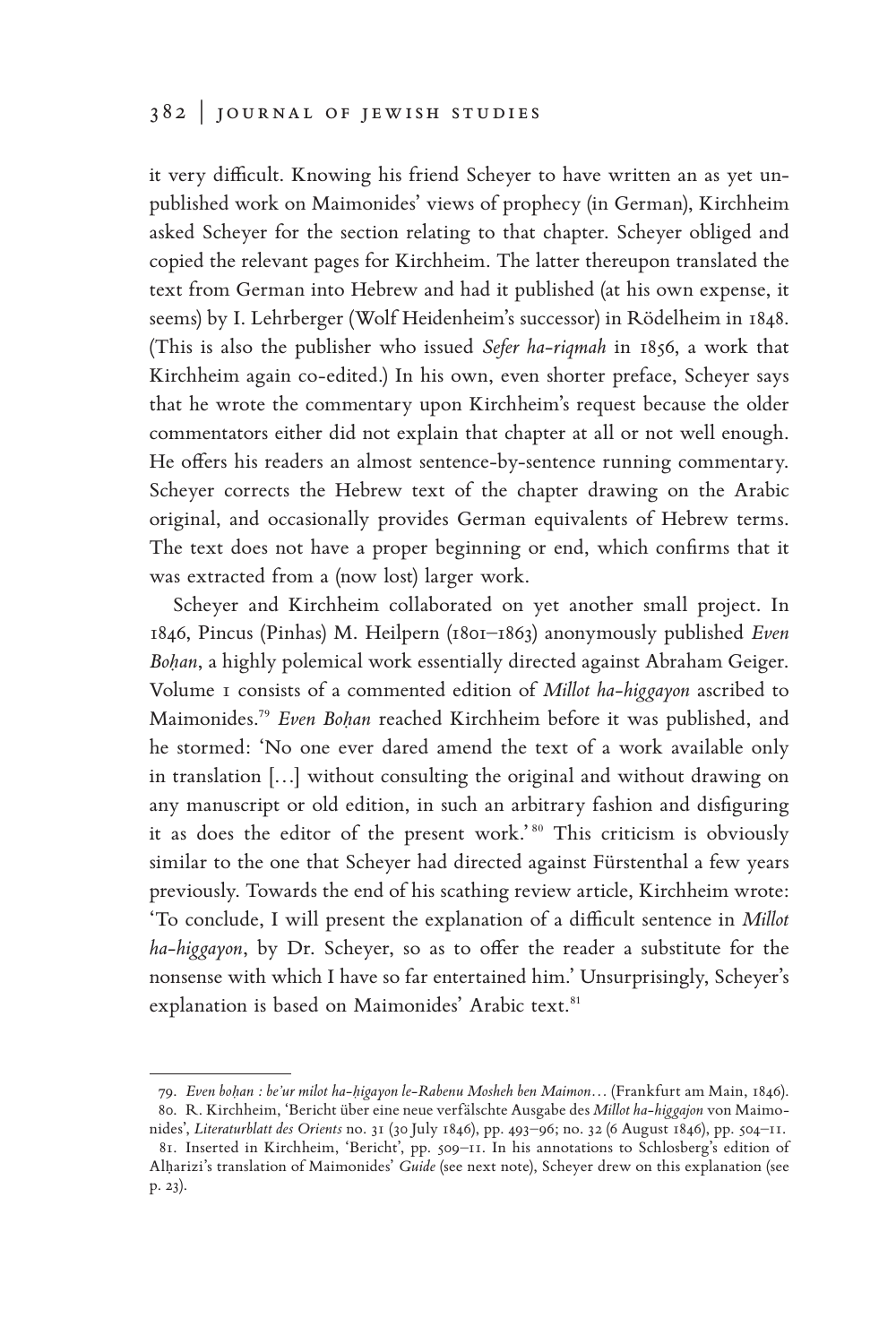# **Back to Maimonides (2): Annotating Schlosberg's edition of Judah Al**ḥ**arizi's Hebrew translation of Maimonides'**  *The Guide of the perplexed***, Part I (London, 1850–51)**

We finally come to the last chapter in Scheyer's life. Scheyer, we saw, arrived in London on 15 May 1850. Why did he move to London? The sources offer no hint on his motivation for this step. The only speculation I can offer is that he might have gone there following a suggestion by Arie Leib (Leon) Schlosberg (d.1899) so as to contribute to the latter's *edicio princeps* of Judah Alḥarizi's translation of Part I of Maimonides' *Guide*. The fact that Scheyer's brother lived in London may have been a contributing factor.

Not much can be said about the circumstances under which Scheyer's and Schlosberg's joint edition, published in London in 1851, only one year after Scheyer's arrival there, was produced.**82** The one-page preface by Schlosberg (in Hebrew) merely informs us that he heard of the arrival of a manuscript of Alharizi's translation of the *Guide* at the Paris library and that he went there immediately and copied it 'very scrupulously' with the intention to publish the text in London. He then praises the 'ornament' of the edition, which will constitute its 'eternal glory', namely the 'knowledgeable comments' by the 'the rabbi [!] and celebrated scholar Dr. Scheyer', who 'is now staying here' (in London).**83** Scheyer himself did not write a preface. His annotations (to Part I only), printed below the text, are indeed very scholarly: he compares Alḥarizi's translation with the one by Samuel Ibn Tibbon, and both with the Arabic original, and comments on the differences. Schlosberg only published the remaining two parts after Scheyer's death and thus without the latter's assistance; as a result, only very few notes (which the title page ascribes to Munk) accompany the text. In a one-page statement inserted at the beginning of the third volume (1879), Schlosberg, then apparently in Vienna, where his brother, the printer and publisher Jacob Ha-Kohen Schlosberg, supported him, complained about the manifold troubles he had in bringing the work

<sup>82.</sup> *Sefer Moreh nevukhim* […] ne'etaq li-leshonenu ha-qedoshah 'al yede […] rabi Yehudah be-rabi Shlomoh al-Ḥarizi, 'im he'arot […] me'et Dr Scheyer […] hoṣeti la-or Arieh Leib Schlosberg [London, 1851]. Latin title page: Rabbi Mosis Maimonidis. *Liber More Nebuchim, sive Doctor Perplexorum*: primum ab authore in lingua arabica conscriptus, deinde a Rabbi Jehuda Alcharisi In Linguam Hebræam Translatus, nunc vero adnotationibus illustratus a Simone Scheyero Ph. D. e vetere codice Bibliothecæ Nationalis Parisiis, primum edidit L. Schlosberg (London: Samuel Bagster and Sons, 1851).

<sup>83.</sup> Schlosberg (ed.), *Sefer Moreh nevukhim*, 'Foreword', p. [iii]. See also above, n. 24.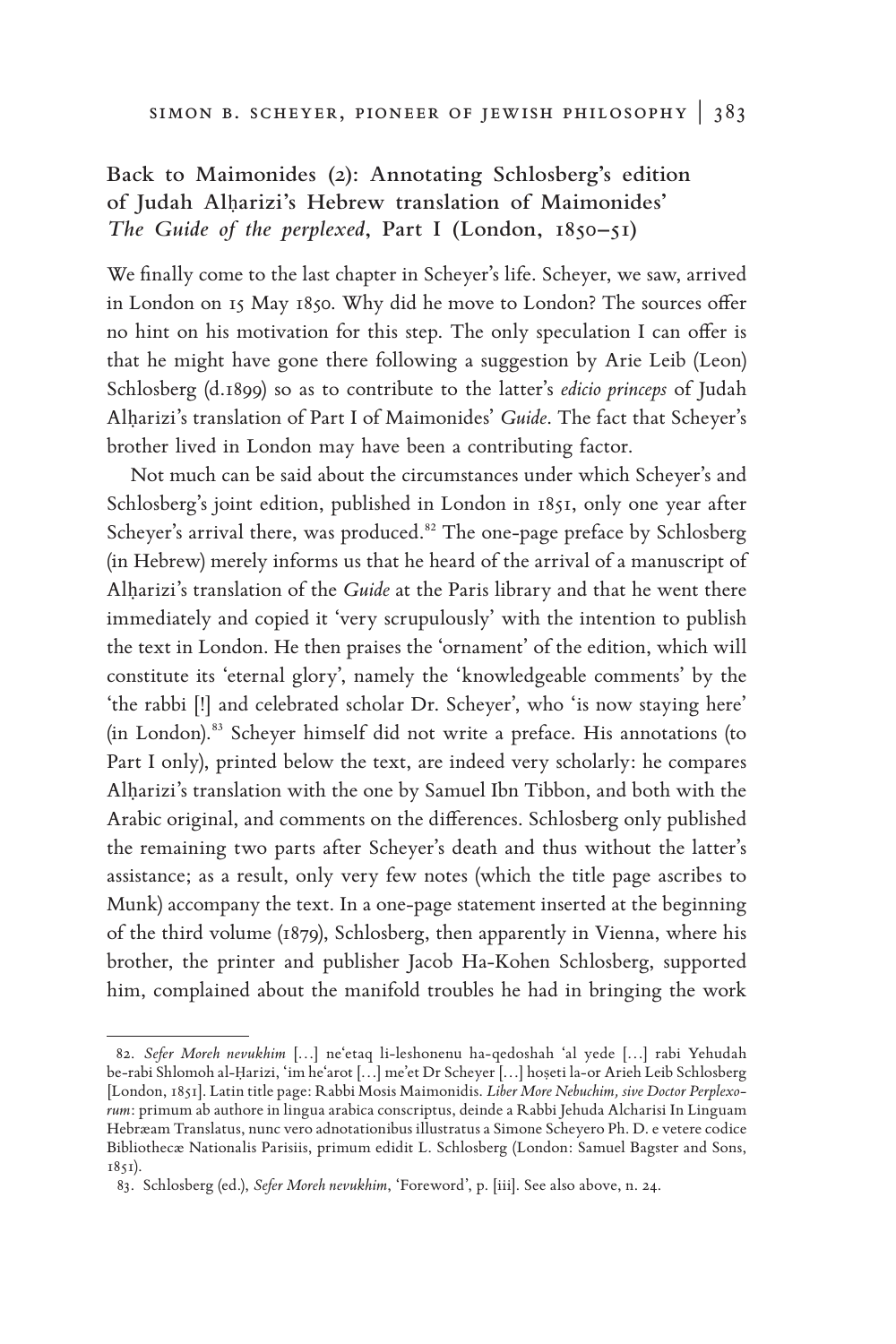### 384 | journal of jewish studies

to completion. Schlosberg does not even mention the 'ornament' of Part I, Simon Scheyer, who had died 16 years earlier, two years after completing their joint project. Schlosberg's edition of Alḥarizi's translation, with Scheyer's notes to Part I, is the only edition of that Hebrew version of the *Guide* to this day (reprinted several times).

### **Return to Germany and suicide (Stuttgart, 1854)**

Three years after the publication of Alḥarizi's translation of the *Guide*, Part I, annotated by Scheyer, the latter was back in Germany. Not in his hometown Frankfurt, however, but in Stuttgart, where he lived in a rented apartment.**<sup>84</sup>** He seems to have moved to Stuttgart for good, for the inventory of his apartment, created after his death, mentions books and furniture. However, why Scheyer decided to settle in Stuttgart remains a mystery.**<sup>85</sup>**

It is also in Stuttgart that Scheyer chose to end his life. The 'Sterberegister' of Stuttgart records that Simon Benedikt Scheyer, 'Dr. der Philosophie', died on 21 May 1854 (buried on 26 May), the cause of death being indicated as *Selbstmord* (suicide).**86** Another list, the *Totenregister* of Stuttgart, confirms the

<sup>84.</sup> The address was 'Eberhard Strasse' and the rent was 57 guilders and 30 kreuzer (ISG, 1854–335). The 1854 *Adressbuch* for Stuttgart gives the address for 'Simon Scheyer, Dr. med.' as 'Gymnasium Strasse 12 (2nd floor)'. I am indebted to Rolf Hofmann for this finding. However, the attribute 'Dr. med.', and the fact that the address is different from the one appearing in the juridical documents, suggests that this was a homonym, a suspicion corroborated by the fact that the entry was still in the *Adressbuch* in 1855.

<sup>85.</sup> It may be somehow connected to the gas factory established in Cannstatt (near Stuttgart) in 1845, but the nature of this possible connection is not known. At his death Scheyer possessed shares in the *Gasfabrik* in Cannstatt (ISG, 1854–335). Did he have any projects connected to this enterprise? The shares were not of great value, so that it is difficult to imagine why possessing them should have motivated Scheyer to move to Stuttgart. This gas factory, a joint-stock company, began operating in 1845 and gained momentum towards  $1853-54$  when streets began to be lit by gas. See www.albert-gieseler.de/dampf\_de/firmen2/firmadet20289.shtml (accessed 24 September 2015).

<sup>86.</sup> I am most indebted to Rolf Hofmann, the expert on Jewish graves, for providing me with a copy of the *Sterberegister* ('Familienregister der jüdischen Gemeinden in Baden, Württemberg und Hohenzollern', Bestand J 386, Bd. 550). R. Hofmann kindly confirmed that the entry in the 'Grave List of Jewish Section of Hoppenlau Cemetery in Stuttgart', compiled by himself and Joachim Hahn, has a typo. This entry reads: 'Scheyer, Simon ca. 1812–21 May 1853 [*sic*] Stuttgart (suicide) Dr phil from Frankfurt row 13–14 gravesite between grave 1515 and 1516 (no gravestone available [i.e. extant])'. Except for the typo ('1853' instead of '1854') the information is correct. R. Hofmann further explained to me (email 27 April 2015) that there is an empty space with no gravestone between graves 1515 and 1516, which (on the basis of the sources) he concluded was the place of Scheyer's grave. The fact that Scheyer's grave remained unnumbered indicates that there was no tombstone there when the graves were numbered; probably he was buried without any mark on his grave. The list is accessible at: www.alemannia-judaica.de/images/Images%20343/CEM\_HOP\_GRAVELIST\_01.pdf and at www.alemannia-judaica.de/stuttgart\_hoppenlaufriedhof\_dok.htm (accessed 24 September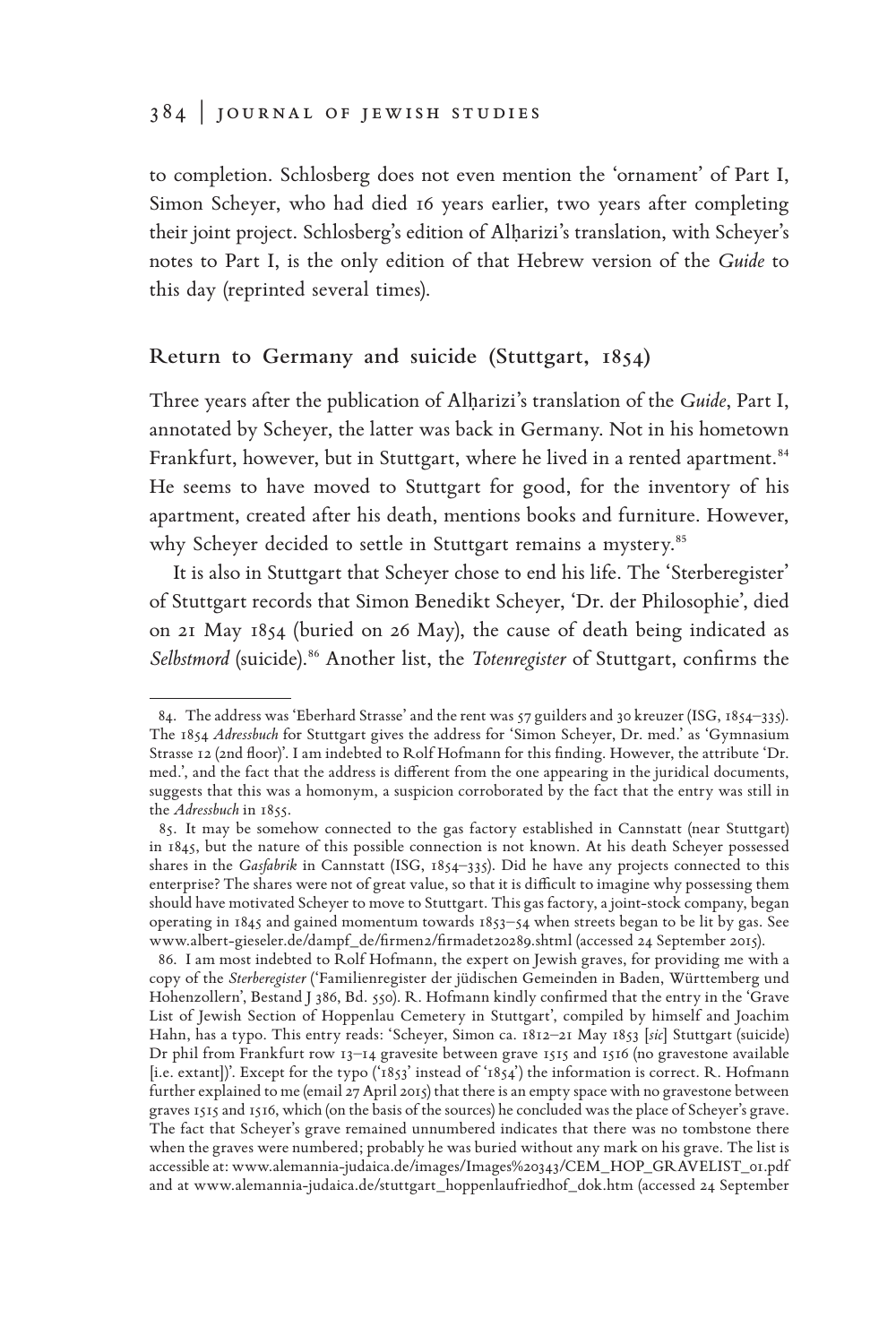date and adds a gruesome detail: Scheyer committed suicide by cutting his throat (*Selbstmord durch Halsabschneiden*).**87** This was then (as now) a method rarely used to end one's life: in Berlin in 1854, only 5 out of 160 people committed suicide in this way.**88** It is an extremely violent (and painful) method of self-harm. Why did Scheyer end his life, and in such a horrible way? We recall the tragic deaths of his wife and two sons within a decade, his spiritual 'vacillations' mentioned by Geiger (which may indicate a person subject to mood changes), and Weyers's impression in 1843 that Scheyer was in a troubled psychological state. However, while Scheyer undoubtedly went through very painful and traumatic life events and seems to have been psychologically frail throughout his life, the immediate trigger for his suicide will remain unknown.

Scheyer was apparently buried without a tombstone. The event was not reported in the newspapers; nor was a necrology published.**89** Not a single biographical entry was ever devoted to Scheyer. This was a tragic end for the first truly scholarly student of Maimonides.

## **Conclusion: Scheyer's place in the history of the scholarly study of Maimonides' philosophy**

Salomon Munk's text edition and French translation of *The Guide of the perplexed* (1856–66) put scholarly research on an altogether new level, on which Maimonidean scholarship continues to build today. However, it was Scheyer who, a decade before Munk, had started the scientific study of Maimonides' philosophy. Time and again he insisted on the need to ground

<sup>2015).</sup> Scheyer's funeral was led by Moritz Eichberg (1806–1892), a teacher and a well-known cantor in Stuttgart, who acted on behalf of the responsible rabbi (ISG, 1854–335); on Eichberg see https://de.wikipedia.org/wiki/Moritz\_Eichberg (accessed 24 September 2015).

<sup>87.</sup> Municipal Archive, Stuttgart, shelfmark: Bestand 177/1-Standesamt, Totenregister der Innenstadtbezirke, Totenregister 185. The entry adds that Scheyer ('Scheyer, Simon Benedikt, Dr. Phil aus Frankfurt a/m vid [= widower]', 48 years old) succumbed in the *Bürgerhospital* and was buried on 26 May in the Israelite cemetery. The hospital still exists, but its archive does not hold any documents on patients from the 1850s.

<sup>88.</sup> See E[lias] Salomon, *Welches sind die Ursachen der in neuester Zeit so sehr überhandnehmenden Selbstmorde und welche Mittel sind zur Verhütung anzuwenden?*(Bromberg: Verlag von Louis Levit, 1861), pp. 124–5.

<sup>89.</sup> Roland Müller, director of the municipal archive of Stuttgart, and Elke Machon, of the same archive, who kindly sent me a copy of the *Totenregister* with the entry on Scheyer; they also checked the local popular journal *Schwäbische Kronik* (local supplement of *Schwäbischer Merkur*), and found that Scheyer's death is not mentioned. I am very grateful to both of them for their learned support.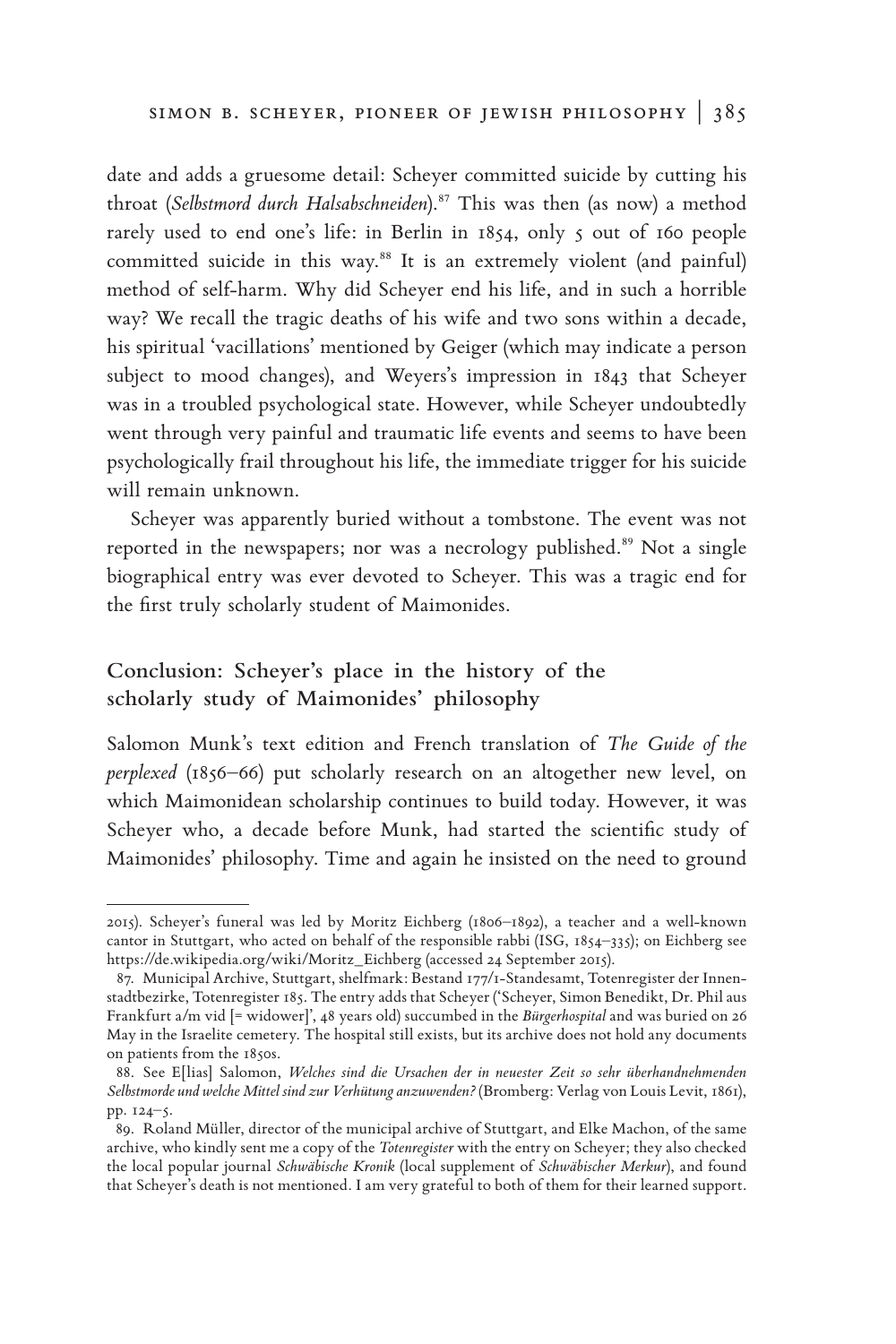### 386 | journal of jewish studies

a true understanding of Maimonides on the original Arabic text, and not on translations, which are at times faulty and always corrupt to some extent. Scheyer is thus a forerunner of Munk's scientific enterprise and should be remembered as such. As already noted in passing, the main difference between Munk and Scheyer lies more on the sociological plan than on the scholarly level. Scheyer, as Geiger pointed out, remained a 'theologian': his principal concern in life was the spiritual orientation of German Judaism, and it is to his brethren that he addressed his works. Munk, by contrast, was already free of any concern for the spiritual well-being of anyone: following the school of Silvestre de Sacy (1758–1838) in Paris, he was a pure non-theological scholar, whose social group of reference was the international scholarly community, notably of Orientalists. Scheyer never alludes to the nascent *Wissenschaft des Judentums* movement, but his work is entirely in line with it. I hope that this article will contribute to giving Simon Scheyer the place that is his due in the annals of Jewish Studies.



FIGURE I Certificate of arrival in the port of Dover of Simon Benedict Scheyer, gentleman, native of Germany, on 15 May 1850. Simon Scheyer's signature is at the lower left corner.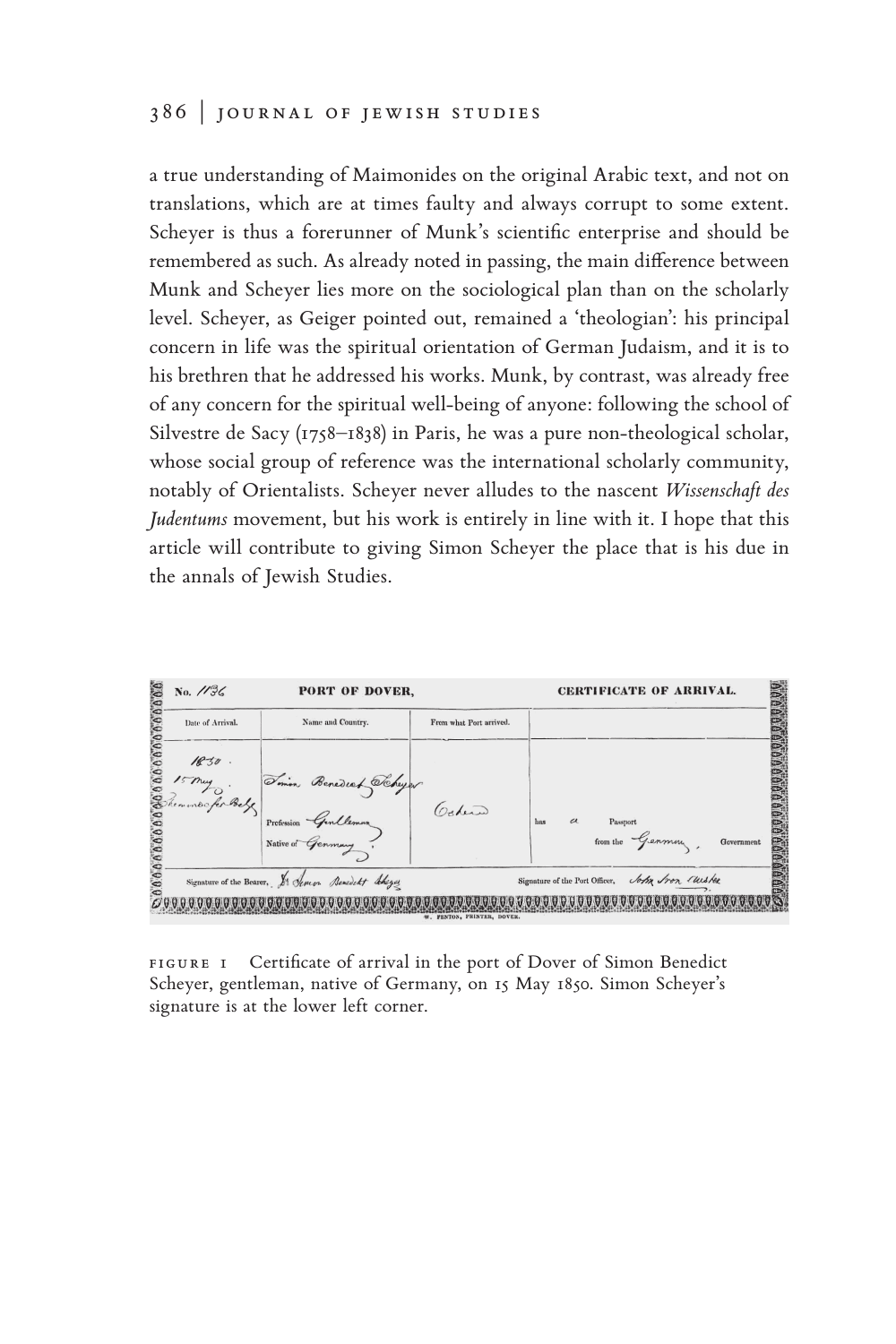#### Appendix **Letters to and from Simon B. Scheyer**

#### **1. Letters addressed to Simon Scheyer**

(a) From Ernst Christian Gottlieb Reinhold (1793–1855) to Simon Scheyer, 12 November 1832 **<sup>190</sup>**

Ihr Schreiben, geehrter Herr Scheyer, habe ich mit derjenigen Theilnahme gelesen, welche Ihr schöner Eifer für die philosophischen Forschungen und die mir erfreuliche Aufmerksamkeit, die Sie meinen literarischen Bestrebungen gewidmet, mir einflößen mußten. Durch briefliche Unterredungen wird nach meinem Dafürhalten im Bezug auf Verständigung über Meinungsverschiedenheiten, Schwierigkeiten und Dunkelheiten in unserem Untersuchungsgebiete wenig gewonnen. Gestatten es Ihre äußeren Verhältnisse, über welche Sie mir keine nähere Nachricht gegeben haben, so rathe ich Ihnen, für eine Zeitlang Ihren Aufenthalt in Jena zu nehmen, nur im mündlichen Gespräche werden wir unsere Gedanken auf eine für uns Beide ersprießliche Weise mit einander austauschen können, auch der Umgang mit Fries würde Ihnen mannigfaltigen Nutzen gewähren; hier dürften Sie zweckmäßig sich vorbereiten können, um später auf einer andern Universität als akademischer Lehrer im Fache der Philosophie aufzutreten.

Sie hätten gut gethan, wenn Sie auch über Ihre Pläne hinsichtlich Ihrer künftigen Berufstätigkeit mir etwas mitgetheilt hätten. Fühlen Sie den inneren Beruf, Ihr Leben ganz der Philosophie zu widmen, so kann dies doch wohl nur geschehen, indem Sie die akademische Laufbahn betreten.

Meine Darstellung der Metaphysik wird erst im nächsten Sommer erscheinen. Unerwartete Hindernisse, die Führung des Prorectorates, die ich im letzten Sommerhalbjahr übernehmen mußte, eine Brunnencur, die mir der Arzt zur Pflicht machte, und eine Erholungsreise während der Herbstferien haben mich in dieser Arbeit wider meinen Wunsch aufgehalten.

Zu einem geordneten Studium der Hauptwerke derjenigen Philosophen, die nach meiner Ansicht auf die Fortbildung der werdenden Wissenschaft förderlich eingewirkt, zunächst von Des-Cartes bis auf die heutige Zeit, woran später das des Platon und des Aristoteles, in Verbindung mit Ciceros philosophischen Schriften sich schließen, kann ich Ihnen unbedingt rathen.

<sup>1.</sup> Staatsbibliothek zu Berlin – Preußischer Kulturbesitz, Sig. Autogr.: Reinhold, Ernst 1.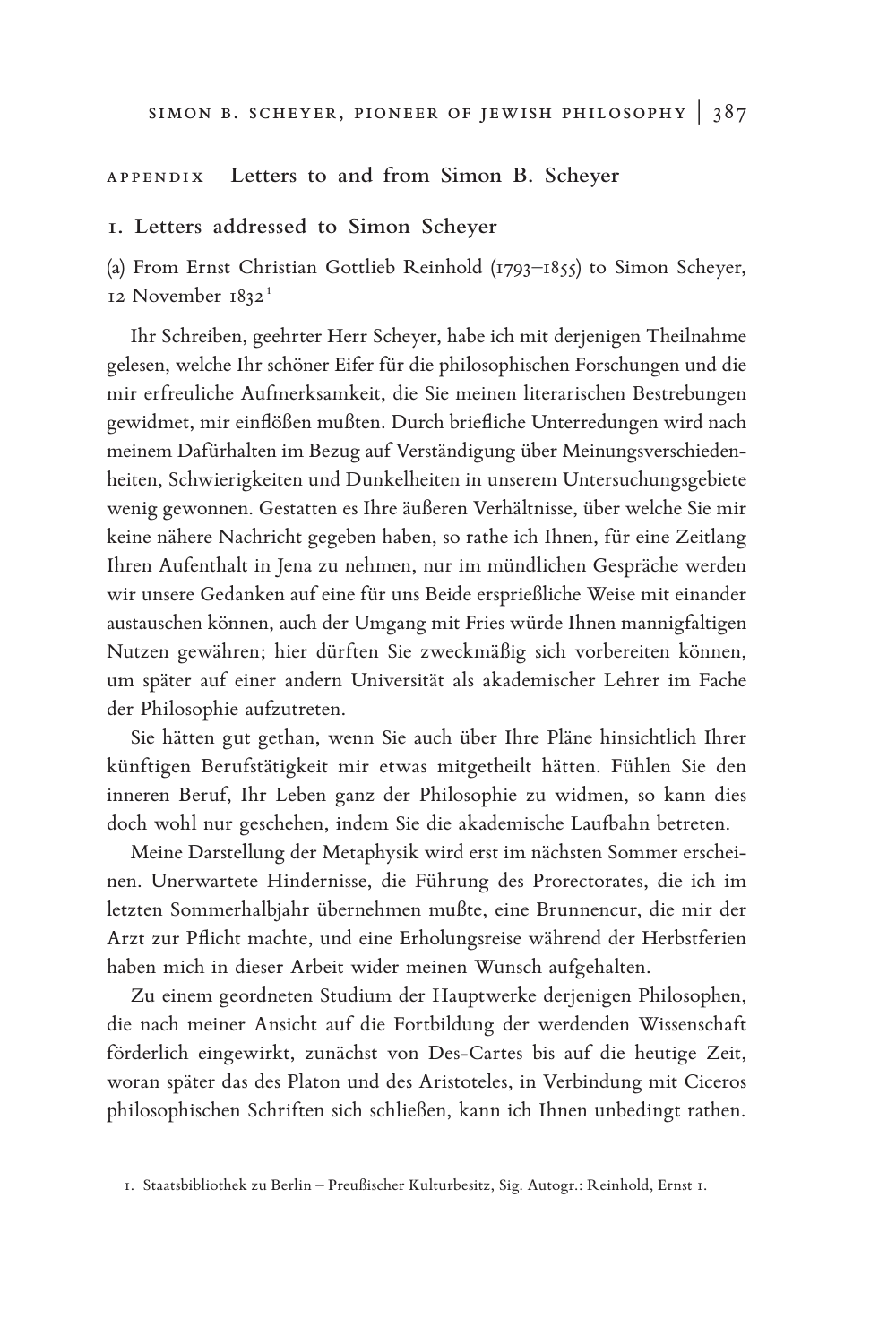Möchte das Schicksal es uns vergönnen, zu einem näheren Einverständnis über die Gegenstände unseres Nachdenkens zu gelangen, und in diesem Einverständnisse für die Annäherung an das Ziel der philosophischen Forschung gemeinschaftlich zu wirken.

Mit herzlicher Hochachtung Ihr ergebener Reinhold Jena, den 12. November 1832

(b) From Hendrik Engelinus Weyers (1805–1844) to Simon Scheyer, 7 February  $1843^2$ 

Leide ce 7 Fevrier 43 Monsieur le Docteur!

Je vous dois mes remerciements les plus sincères pour le cadeau que vous avez voulu me faire, tant de votre opuscule «sur la doctrine des temps et des modes dans la langue Hébraïque» que du 3<sup>me</sup> volume de votre édition intéressante du נבוכים מורה de Maïmonide. Il me fait peine, que des obstacles imprévus vous ont retardé dans la continuation de cet ouvrage, et que par là un usage de nos Manuscrits de plusieurs années ne vous a pas encore suffi pour le terminer. Peu de jours après que je vous avois écrit pour reclamer nos Mss., une lettre m'est venue de Son Excell. le Ministre de l'Etranger, par laquelle je fus consulté sur la possibilité de vous laisser encore ces livres. Ma reponse fut simplement, que moi même je vous avois déjà prié de les restituer, parce qu'un autre Savant m'en avait demandé l'usage; et que je devois donc persister à mes instances, pour ne pas être obligé de refuser un service lequel on désirait avec le plus grand empressement. Quelques semaines après que j'avois envoyé cette réponse à M. le Ministre, votre lettre m'est venue en mains et m'a excité en vérité des sentimens de compassion et de la peine. J'aurais voulu, Monsieur, qu'il me fût libre de vous accorder vos vœux et de vous laisser encore nos Mss. un temps assez long pour vous mettre en état de terminer votre édition. Mais vous pouvez comprendre facilement que ni la promesse, que j'ai faite à M. Munk (car c'est lui, qui m'a demandé les mêmes livres), ni la correspondance avec M. le Ministre, m'ont laissé la liberté de revenir à mes pas, et que donc malgré moi-même je dois maintenant vous presser à remettre les Mss au tems fixé par le Ministre. J'ai pourtant les

<sup>2.</sup> Staatsbibliothek zu Berlin – Preußischer Kulturbesitz, Sig. Darmstaedter 2b 1840: Weyers, H.E.; 3. The author's text is reproduced unaltered (with the original spelling and grammar).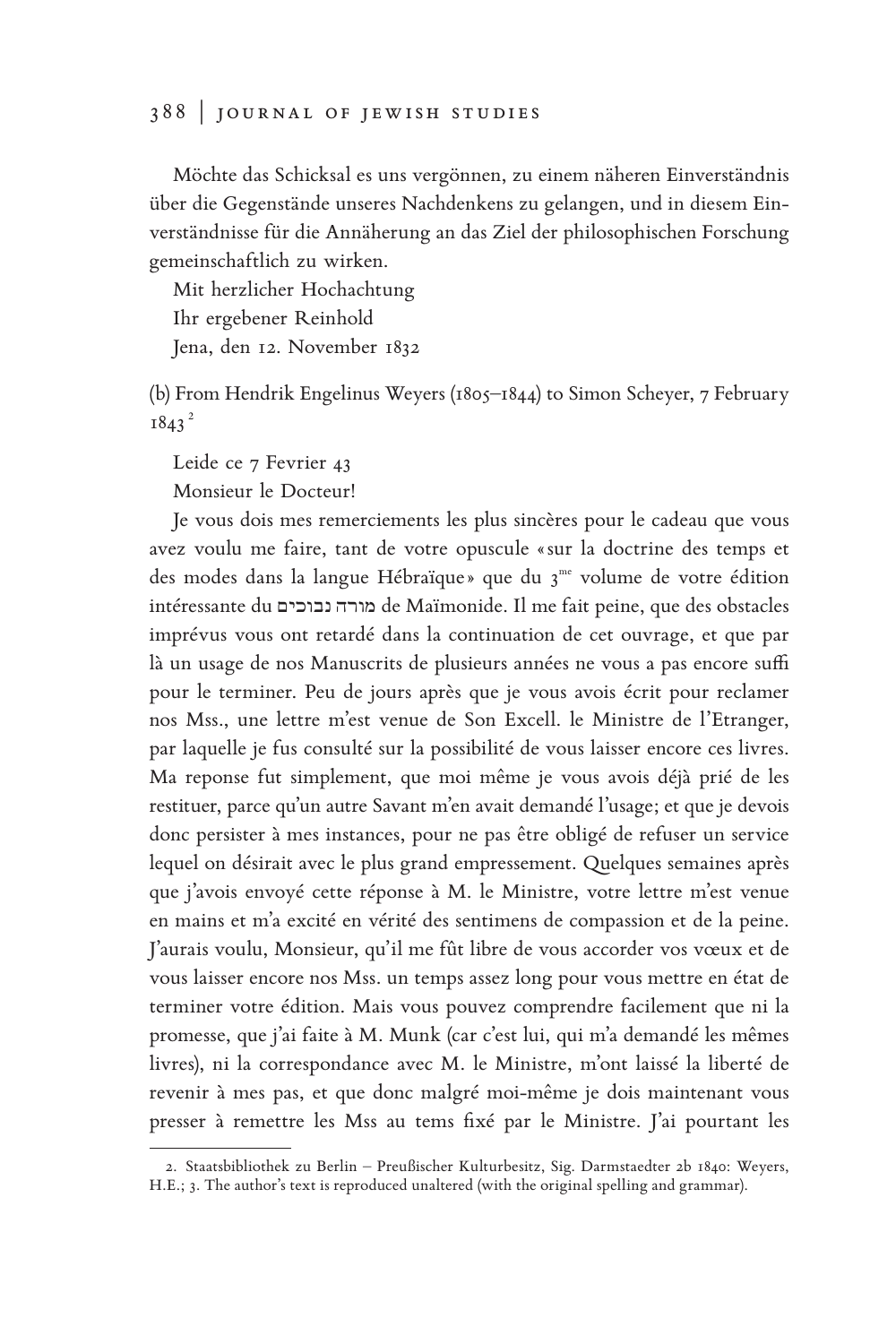moyens pour vous consoler d'un espoir pas trop éloigné: c'est à dire, je vous promets, Monsieur, qu'après que M. Munk se sera servi des Mss., aucun autre que vous n'en aura l'usage postérieur. Si donc vous vous hâtez à les renvoyer, moi je me hâterai de même à les expédier à Paris, et l'espace, pour lequel je les accorderai à M. Munk, n'excédera pas le terme de quatre mois. Après l'expiration de celui-ci je suis prêt à les vous renvoyer et les laisser garder de nouveau six mois, et si ce temps ne suffirait pas encore, vous pourriez m'adresser une nouvelle demande, à laquelle si rien ne m'empêcherait de satisfaire, je vous pourrais prolonger le terme, seulement en vous envoyant un nouveau récépissé que je vous prierais de signer.

Voilà le seul, Monsieur, que je puis faire en votre faveur. Soyez assuré de mon estime et ne doutez point, que je puisse vous rendre quelque autre service, vous me trouverez prêt à seconder vos études intéressantes. Croyez moi

Monsieur le Docteur! Votre très obéissant Serviteur [H.E. Weyers]

### **2. Letters by Simon B. Scheyer**

#### *I To Leopold Zunz (1794–1896)*

(a) Letter dated 17 February 1739<sup>3</sup>

Herr Dr. Zunz Wohlg. in Berlin

Eur. Wohlgeboren ausgezeichnete Leistungen im Gebiete der hebräischen Literatur bewirkten in mir die Ueberzeugung, daß Sie sich für literarische Erzeugniße dieses Faches interessieren, und ich machte mir daher das Vergnügen Ihnen ein Exemplar der von mir kürzlich erschienenen Bearbeitung des More Nebuchim zuzusenden, welches bei Empfang dieser Zeilen wahrscheinlich bereits zu Ihnen gelangt sein wird. Sollten Sie das Werk einer Beurtheilung würdig halten, so würden Sie mich sehr verbinden, wenn Sie eine solche in eines der öffentlichen Blätter gefälligst einsetzen lassen wollen.

Hochachtungsvoll und ergebenst zeichnet sich Frankfurt den 17. Februar 1839 Dr. S. Scheyer

<sup>3.</sup> Jerusalem, National Library of Israel, Leopold-Zunz-Archiv, ARC 4° 792/G22–554.1; G22.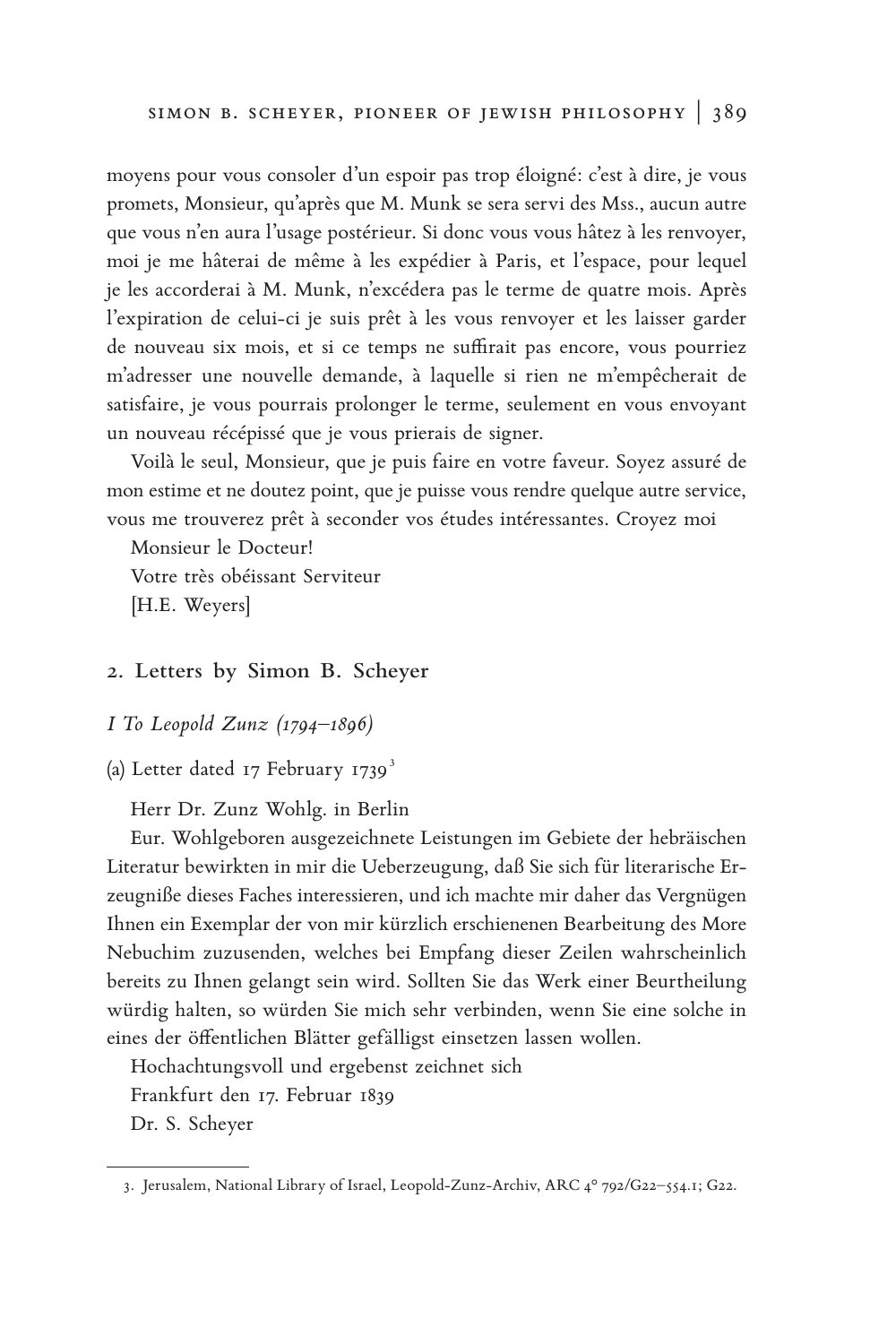(b) Letter dated 15 June 1842<sup>4</sup>

Er. Wohlgeboren

erhalten durch die Brönnerische Buchhandlung ein Exemplar meiner soeben erschienenen Broschüre "Die Lehre vom Tempus und Modus in der hebräischen Sprache". Erlauben Sie, daß ich sie Ihrer Aufmerksamkeit empfehle und Sie höflichst ersuche, ein öffentliches Urtheil in einem unsrer jüdischen Tagesblätter darüber auszusprechen. Wäre dieselbe eine philologische Abhandlung, die bloß den Gelehrten vom Fach interessiert, so würde ich Sie nicht darum ersuchen, da ich Ihre Abneigung gegen Recensionen aller Art kenne. Da aber diese Schrift, welche ihrem Wesen nach von allen bisherigen hebräischen Sprachlehren abweicht, einen Gegenstand behandelt, der die ersten und wichtigsten Principien der hebräischen Syntax betrifft, und da sie darum, wenn das System haltbar ist, selbst auf den Unterricht der hebräischen Sprache in den Schulen und den Seminarien influiren könnte, so wäre es im Interesse der wichtigen Sache wünschenswerth, wenn ein Mann von Ihrem Rufe und Ihrer Einsicht ein öffentliches Urtheil darüber abgäbe, das, wenn es beistimmend ist, der Wahrheit im Kampfe gegen die Autorität des Alten eine Stütze, und, wenn es tadelnd ist, jedenfalls dem Publikum wie dem Verfasser höchst belehrend sein würde.

Ergebenster Dr. S. Scheyer Frankfurt, 15.6.1842

(c) Letter dated 18 February 1846<sup>5</sup>

Ich benutze diese Gelegenheit, verehrtester H. Dr., Ihnen hierbei mein Ende vorigen Jahres erschienenes Werkchen "Das psychologische System des Meimonides" zu übersenden, mit dem Wunsche, mir gelegentlich Ihr Urtheil darüber zukommen zu lassen.

In Ihrer Biographie Raschis fand ich keinen Aufschluß über das von Raschi zu Tr. תענית 21.b erwähnte Buch רומי ′קונט. Vielleicht sind Sie so gütig, mir Ihre Ansicht darüber mitzutheilen.

Es grüßt Sie herzlich Ihr Ergebenster

Dr. S. Scheyer

Frankfurt, 18. Februar 1846

<sup>4.</sup> Jerusalem, National Library of Israel, Leopold-Zunz-Archiv, ARC 4° 792/G22–554.2, G22.

<sup>5.</sup> Jerusalem, National Library of Israel, Leopold-Zunz-Archiv, ARC 4° 792/G22–554.3, G22.